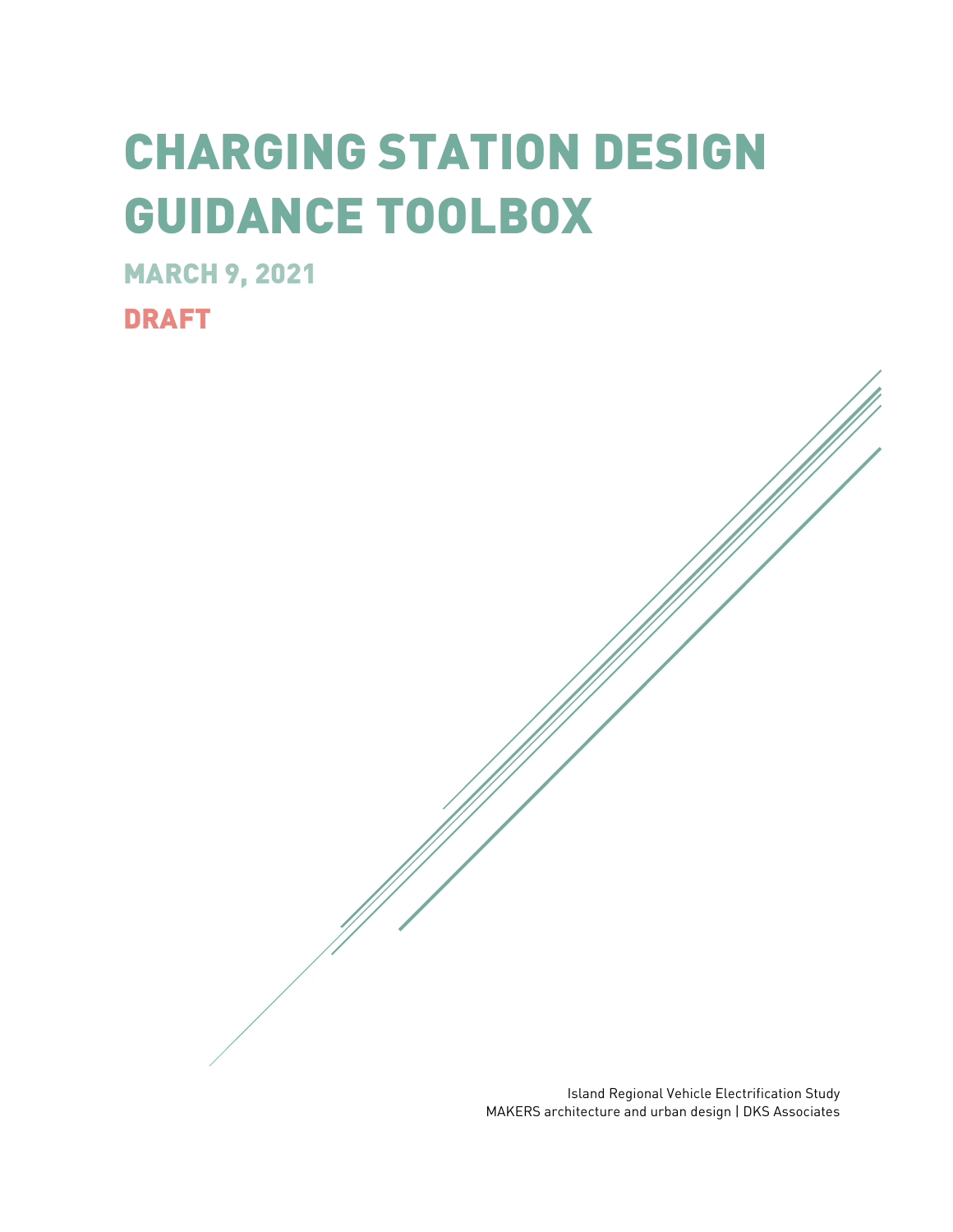# **Table of Contents**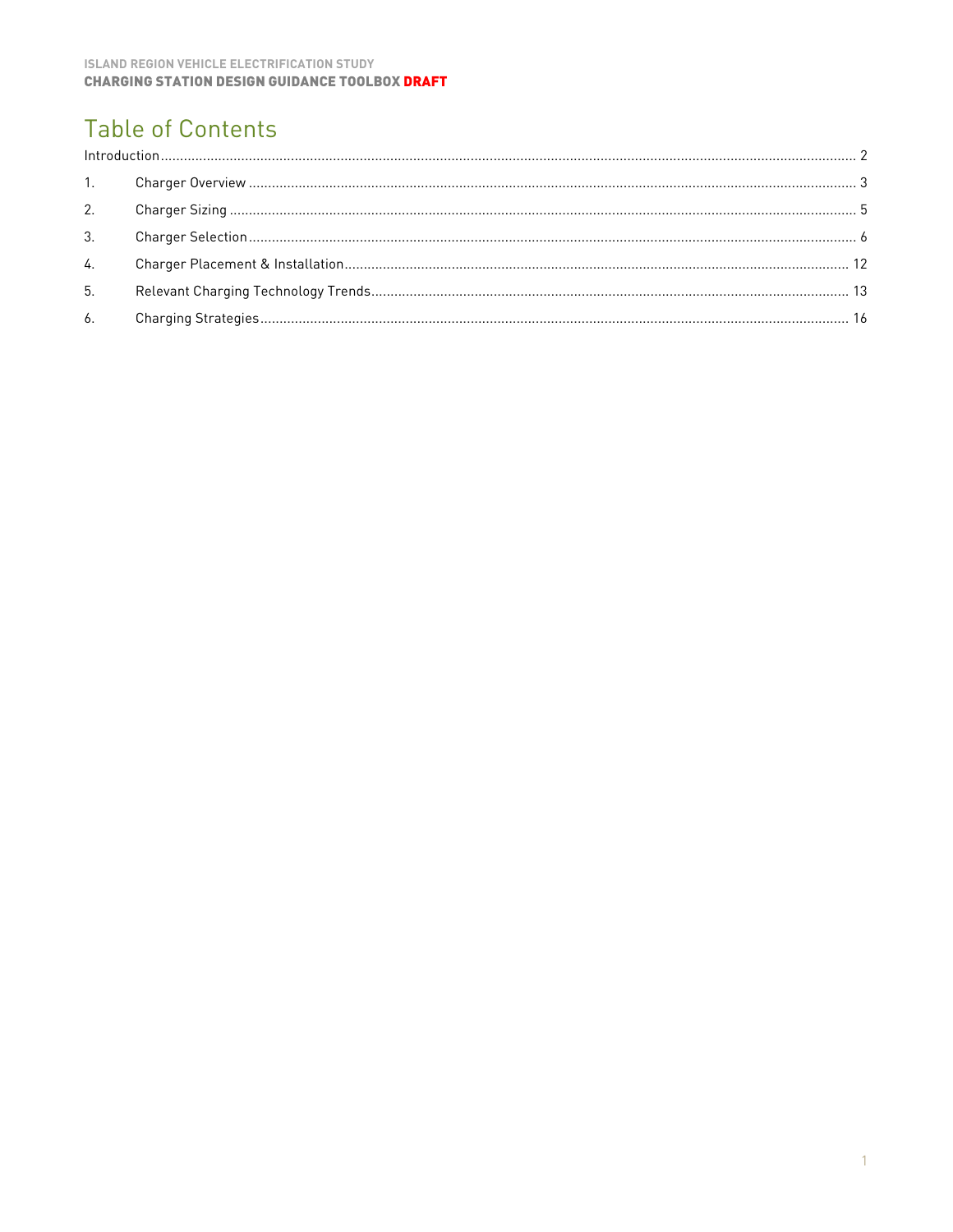# <span id="page-2-0"></span>**INTRODUCTION**

#### **PROJECT OVERVIEW**

The Island Regional Vehicle Electrification Study is intended to support a county-wide policy that supports increased adoption of electric vehicles (EV), improved charging infrastructure accessibility, adoption of EV-ready building codes among local jurisdictions, and fleet electrification for municipalities, port authorities, regional transit agencies, and the Naval Air Station Whidbey Island. This project involves:

- A. Public outreach to engage residents and gather charger needs information,
- B. Documenting emerging electromobility trends to develop a strategic assessment of municipal fleet electrification potential,
- C. Supporting outreach with private businesses as potential future charging station hosts,
- D. Developing a charging station design guidance toolbox,
- E. Researching local, state, national, and international EV-ready codes, and
- F. Developing model electrification policies to be considered for adoption by the County and participating jurisdictions.

#### **DOCUMENT ORGANIZATION**

The "charging station design guidance toolbox" document provides the following information to assist municipal fleet and facility managers and potential charging station hosts in installing charging stations and supporting EV adoption:

- Section 1: Reviews EV charger types including Level 1, Level 2, Direct Current (DC) Fast Charger, and High-Powered Chargers.
- Section 2: Explains key considerations when determining EV charger size or power rating.
- Section 3: Summarizes important considerations when selecting a charger and compares charging speeds, power rating, features, and approximate cost of existing charger models.
- Section 4: Lists recommendations for placing and installing chargers.
- Section 5: Discusses existing and near-future electric vehicle charging technologies.
- Section 6: Describes and evaluates five different charging strategies and lists recommendations specific to municipal fleets.

Sections 1-4 are intended for use by potential charging station hosts. All six sections are intended for use by municipal fleet and facility managers.

This industry is quickly evolving, and information provided in this document is current as of March 2021.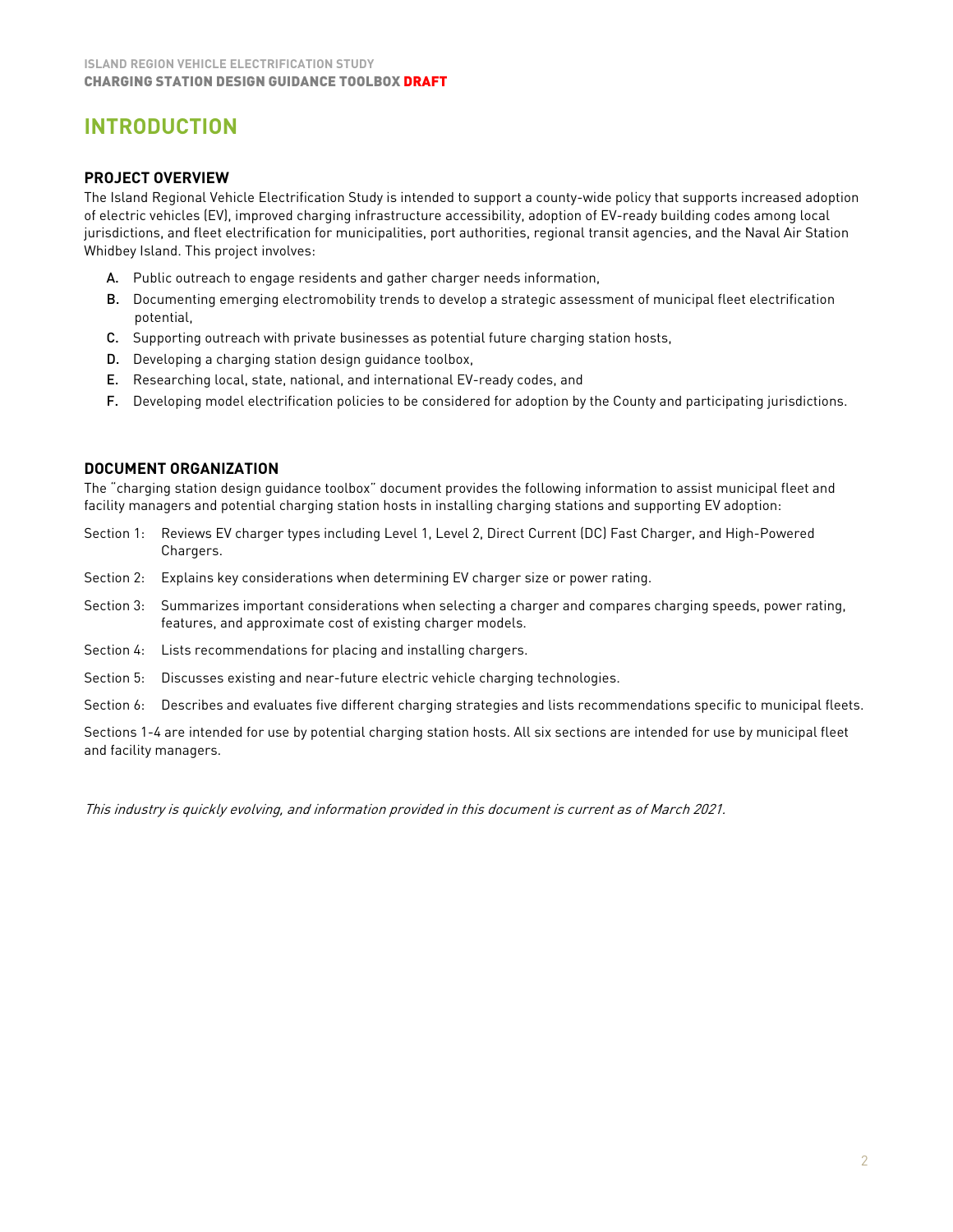# <span id="page-3-0"></span>**1. CHARGER OVERVIEW**

Electric Vehicle Supply Equipment (EVSE) is the equipment used to deliver electricity to an EV to ensure that an appropriate and safe flow of electricity is supplied.

EVSE is classified into categories based on the rate at which the EV's batteries are charged. Level 1 and Level 2 provide alternating current (AC) to the vehicle, with the vehicle's on-board equipment converting AC to the direct current (DC) needed to charge the vehicle's batteries. DC fast charging (or DCFC) provides DC electricity directly to the vehicle.

Charging times can range from 30 minutes to 20 hours or more, depending on the type and power of EVSE, the vehicle battery's capacity, state of charge, and the vehicle's acceptance rate or charging speed.

EV chargers are identified by their input voltage and are designed and sold by different manufacturers with different prices, applications, and functionality. Figure 1 below illustrates the difference in charging speeds (miles of range added per hour) from Level 1, Level 2, and DC chargers.



Figure 1: EV Charger Speed Comparison

# **LEVEL 1 CHARGING**

Level [1](#page-3-1) EVSE provides charging through a standard three-pronged 120-volt (V) AC house plug with a J1772<sup>1</sup> standard vehicle connector and requires a dedicated branch circuit. Most, if not all, EVs come with a Level 1 EVSE cord set such that no additional charging equipment is required. Level 1 is usually used for charging when there is only a 120V outlet available, typically seen in most single-family residential homes.

The main advantage of Level 1 EVSE is that it requires no additional infrastructure or investment, while the main disadvantage is that it is slow compared to other options.

Level 1 charging is the most cost-effective way to provide low-speed charging for small numbers of vehicles with longer parking times; however, it is not recommended to meet most municipal fleet charging needs.

# **LEVEL 2 CHARGING**

Level 2 EVSE offers charging through 240V (typical in residential applications) or 208V (typical in commercial applications) AC plugs with a dedicated electrical circuit and uses the same vehicle connector as Level 1 equipment. Depending on the

<span id="page-3-1"></span><sup>&</sup>lt;sup>1</sup> J1772, also known as a J plug, is the North American standard for electrical connectors for electric vehicles maintained by SAE International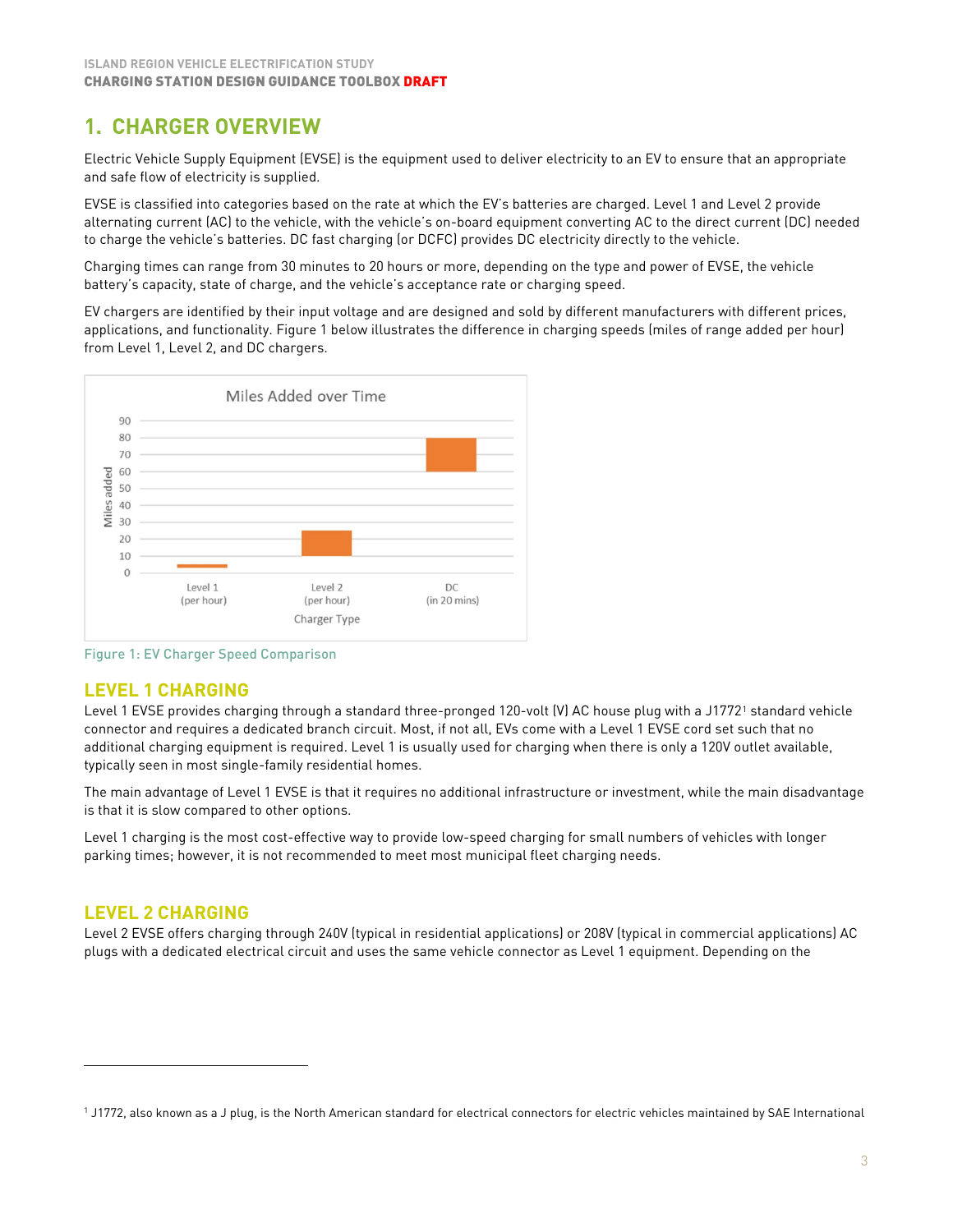vehicle's battery type, acceptance rate<sup>2</sup>, and the charger's circuit capacity and configuration, Level 2 charging typically adds about 10-25 miles of range per hour of charge time.

Level 2 EVSE is available at a range of price points, from the relatively low speed (3.8-7.7kW) entry level AmazingE chargers from Clipper Creek, to relatively fast (19.2 kW) hard-wired "smart chargers", such as Blink's IQ 200. High-end smart chargers typically use WiFi or cellular connections to transmit and track charging and financial data.

The advantages of "dumb chargers" (earliest model of vehicles chargers that do not have advanced capabilities) are their low cost and simplicity. The advantages of higher cost smart chargers include faster charging and the ability to manage and share power loads, schedule charging at reduced time-of-use for lower electric rates, and monitor charging data through online dashboards and smartphone apps.

Level 2 charging is typically the most appropriate way to provide medium-speed charging for the general public or fleet vehicles with moderate parking dwell times.

# **DC FAST/HIGH POWERED CHARGING**

DC fast chargers or DCFC (480V input to the EVSE) enable rapid charging. A 50kW DCFC, among the most common public fast chargers, adds 60-80 miles of range to a light duty vehicle in as little 20 minutes.

High-powered chargers are high amperage DCFC (150-350 kW or more) that are the fastest and most expensive type of EVSE. Tesla, EVgo and Electrify America all deploy these in their public charging networks; they can provide 75 miles of charge in about 10 minutes. However, actual charging speeds are limited by each vehicle's acceptance rate.

Lower cost EVs such as the older Nissan LEAF and Kia Soul models, Chevrolet Bolts, Volkswagen e-Golfs, and the Honda Clarity can charge no faster than at 50kW. Newer and higher end Nissan LEAF models and Jaguar's I-Pace can charge up to 100kW. Only luxury EVs by Tesla, Audi, and Porsche can charge at rates of 250 and 350kW respectively.

Acceptance rates will likely improve in the future as more high-power chargers are deployed and more EVs enter the market[3](#page-4-1).

<span id="page-4-0"></span> $<sup>2</sup>$  EVs have on-board chargers that converts alternating current delivered by a charger to direct current to recharge the vehicle's battery pack.</sup> These on-board chargers have a maximum acceptance rate that determines how fast a battery can accept electricity while recharging. Higher acceptance rate indicates faster battery charging capabilities.

<span id="page-4-1"></span><sup>3</sup> https://insideevs.com/news/348233/electric-car-dc-fast-charging-comparison/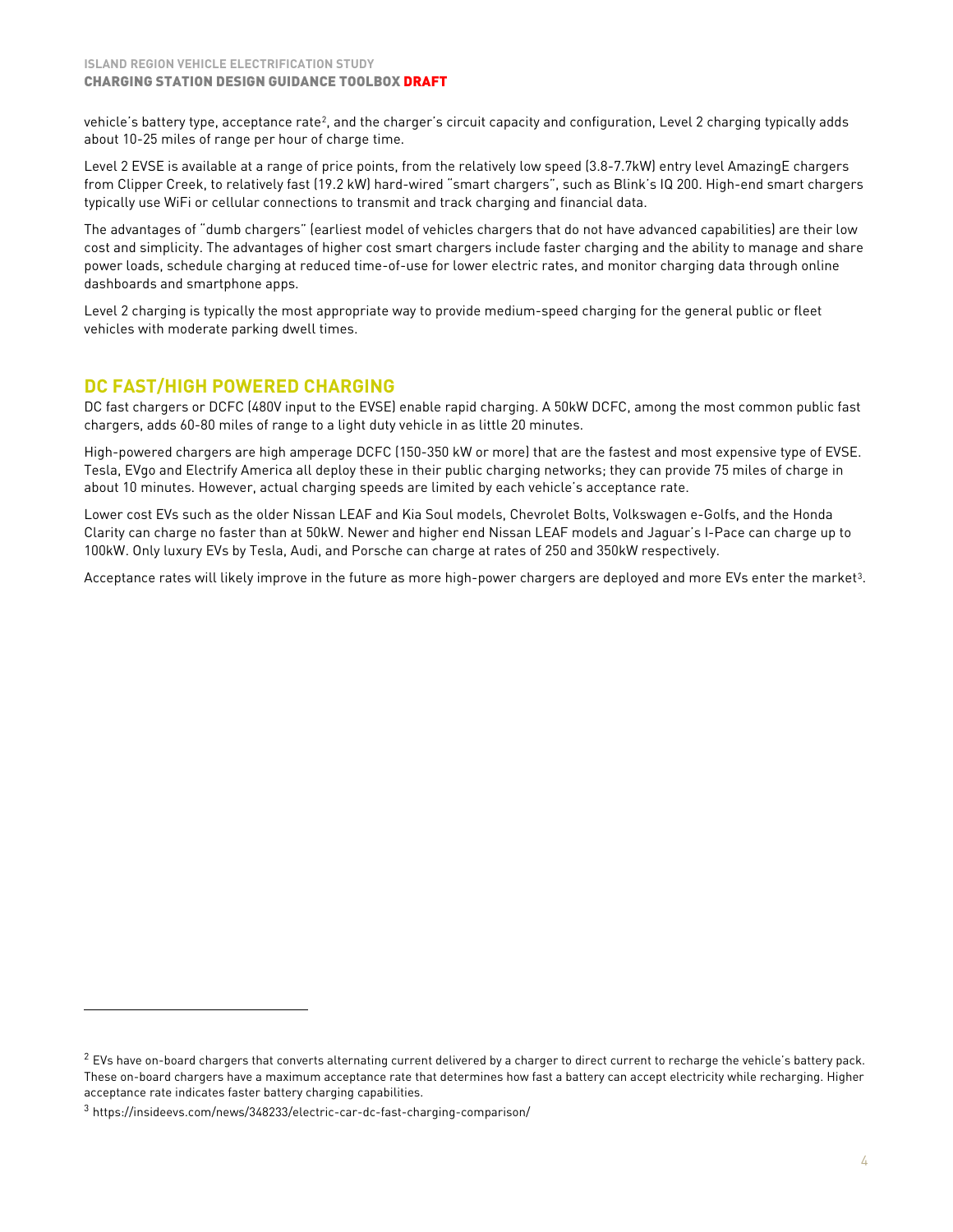# <span id="page-5-0"></span>**2. CHARGER SIZING**

The critical factors in evaluating the size (or power in kW) of EV chargers are the intended vehicle's battery capacity, charging acceptance rate, energy consumption, dwell time, and the quantity of EVs to be charged.

- **BATTERY CAPACITY.** The capacity of the battery is measured in kilowatt hours (kWh). EVs commonly purchased by fleets and the general public typically have batteries ranging in size from 40-100kWh. Larger battery sizes can typically require longer charging durations, but greater storage capacity means reduced charging frequency.
- **CHARGING ACCEPTANCE RATE.** Each EV has a maximum acceptance rate for both AC and DC charging. Since this rate is the vehicles' maximum charging speed, it should be used to calculate charging duration. While there is no current benefit for fleets and the public charging station hosts to purchase higher speed chargers, future EVs may become available with higher acceptance rates that may require installation of high-power chargers.
- EV QUANTITY. In general, if a site is planned to be used by multiple EVs, charger quantities and speed should be calculated to ensure reasonable charging times, especially if chargers are shared between multiple EVs.
	- o For municipal agencies, fleet managers should consider the frequency that they plan to rotate EVs though shared chargers.
- **ELECTRICAL CAPACITY.** The critical factor to determine charger sizing is the available electrical capacity. The electrical panel rating and the available electrical capacity at the charging facility will determine the number of chargers that can be installed and their maximum power ratings. Since many existing facilities were built without anticipating the need to charge EVs, unused capacity to accommodate significant charging infrastructure is typically not available.

## **FOR FLEET OR FACILTY MANAGERS**

- **ENERGY CONSUMPTION.** Vehicle energy consumption consists of its average "daily duty cycle" (average miles traveled). For fleet managers the daily duty cycle for each vehicle type can be useful to calibrate the total charging needs for a particular site.
- **DWELL TIME.** In the case of municipal agencies, assuming most fleet vehicles will charge overnight while not in use, the duration of "dwell", or stationary charging time, determines the maximum charge duration per night. Longer dwell times mean slower chargers (chargers with smaller kW rating) can be used.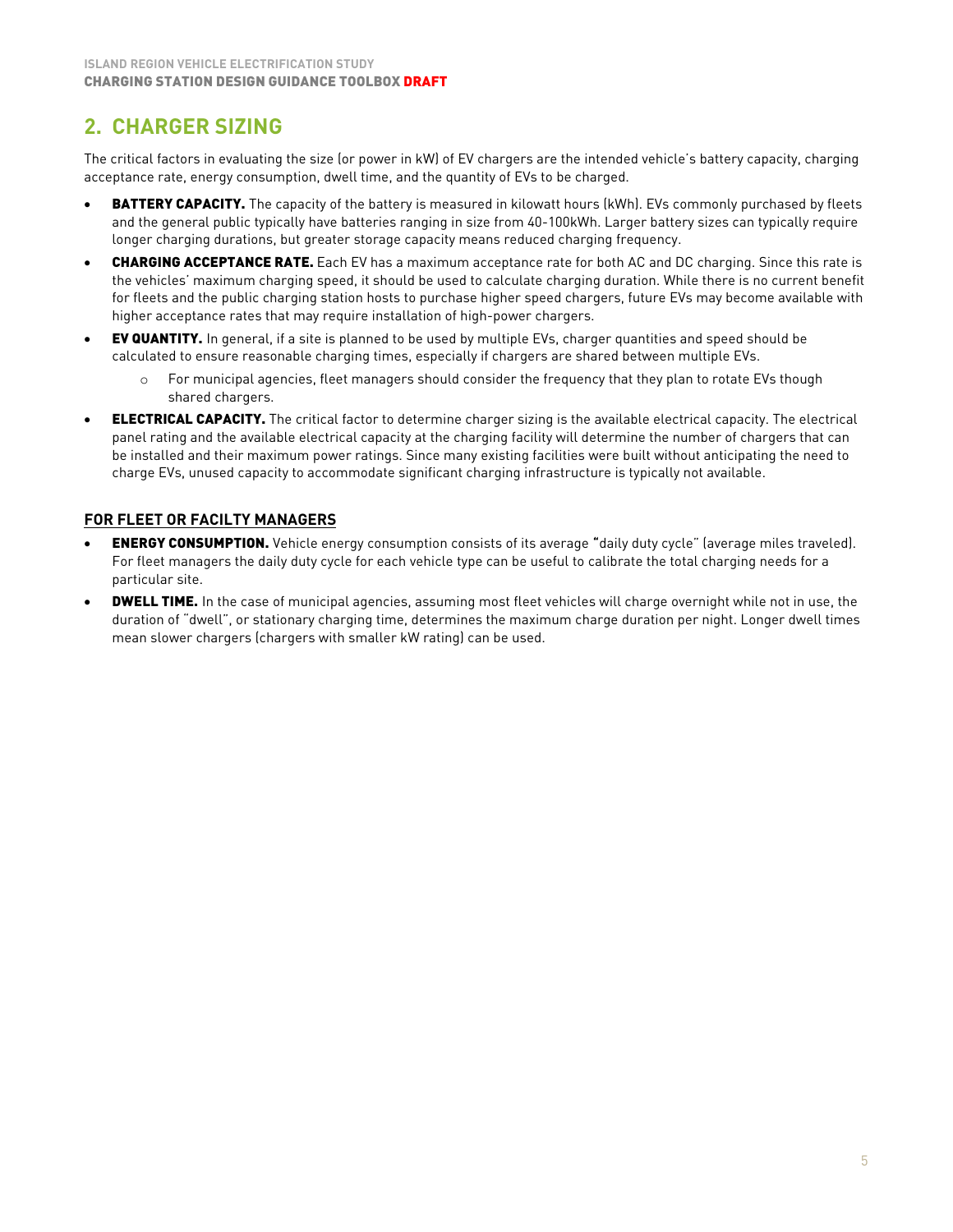# <span id="page-6-0"></span>**3. CHARGER SELECTION**

Key considerations to help guide charger selection are listed below and Table 1 summarizes recommended features and capabilities relevant to these attributes.

- USABILITY. The charger should be easy to use by drivers and the charge cord length should reach multiple stalls. The charger face plate should be easy to read in any lighting condition; color-coded lights that indicate charging status increase readability.
- RUGGEDNESS. Outdoor charging equipment requires robust hardware as it is exposed to the elements, repeated use, and possibly abuse or vandalism. Chargers installed in garage interiors or with less public use may require less robust and costly hardware. Most charger vendors include at least a one-year warranty; some vendors include or offer optional extended warranties.
- CONNECTIVITY. Charging data needs to be conveyed between the chargers, controllers, and management system. Multiple connectivity options are available depending on the charger or site where the chargers are located. These include wired connections using fiber or wireless connections using radio signals such as cellular or WiFi.
- PAYMENT/DATA COLLECTION. Collecting payment for charging or tracking energy usage by EVs (or for fleet managers, by departments) can occur through a variety of mechanisms. Not all chargers offer payment functionality.
- **EFFICIENCY.** Chargers with power load management capability are the most energy efficient; ENERGY STAR-rated chargers use 40% less energy in stand-by mode.
- CERTIFICATION. Commercially available chargers that are certified ensures product integrity, energy efficiency, and chargers that conform with the highest safety standards. Table 1 lists some current certifications available for EV chargers.
- FUTURE PROOFING. Charging technology changes rapidly. To maximize the lifespan of charger investments, consider the following adaptable features:
	- o Open Charge Point Protocol (OCPP) compliance allows the use of multiple software options.
	- $\circ$  Modular architecture consists of a singular centralized controller that supports multiple charging heads that can be added over time to provide scalability to meet growing future needs.
	- o Demand response capability avoids charging during periods of peak power demand and prioritizes charging when the grid has ample electrical capacity.
	- o ISO 15118 Plug-and-Charge technology-ready simplifies the payment process so that the charger recognizes each fleet vehicle and automatically bills the correct account.
	- o Bidirectional (V2G) charging<sup>[4](#page-6-1)</sup> based on ISO/IEC 15118 standards and UL 1741-SA and UL 9741 Certification.

#### **FOR FLEET OR FACILTY MANAGERS**

**DATA COLLECTION.** Fleet or facility managers may desire data from chargers to inform future decision-making and require dependable, accessible, secure, and frequently updated systems.

<span id="page-6-1"></span><sup>4</sup> Bidirectional charging refers to charging in both directions; these chargers can charge EVs and draw power from EVs. See Chapter 5 for more information.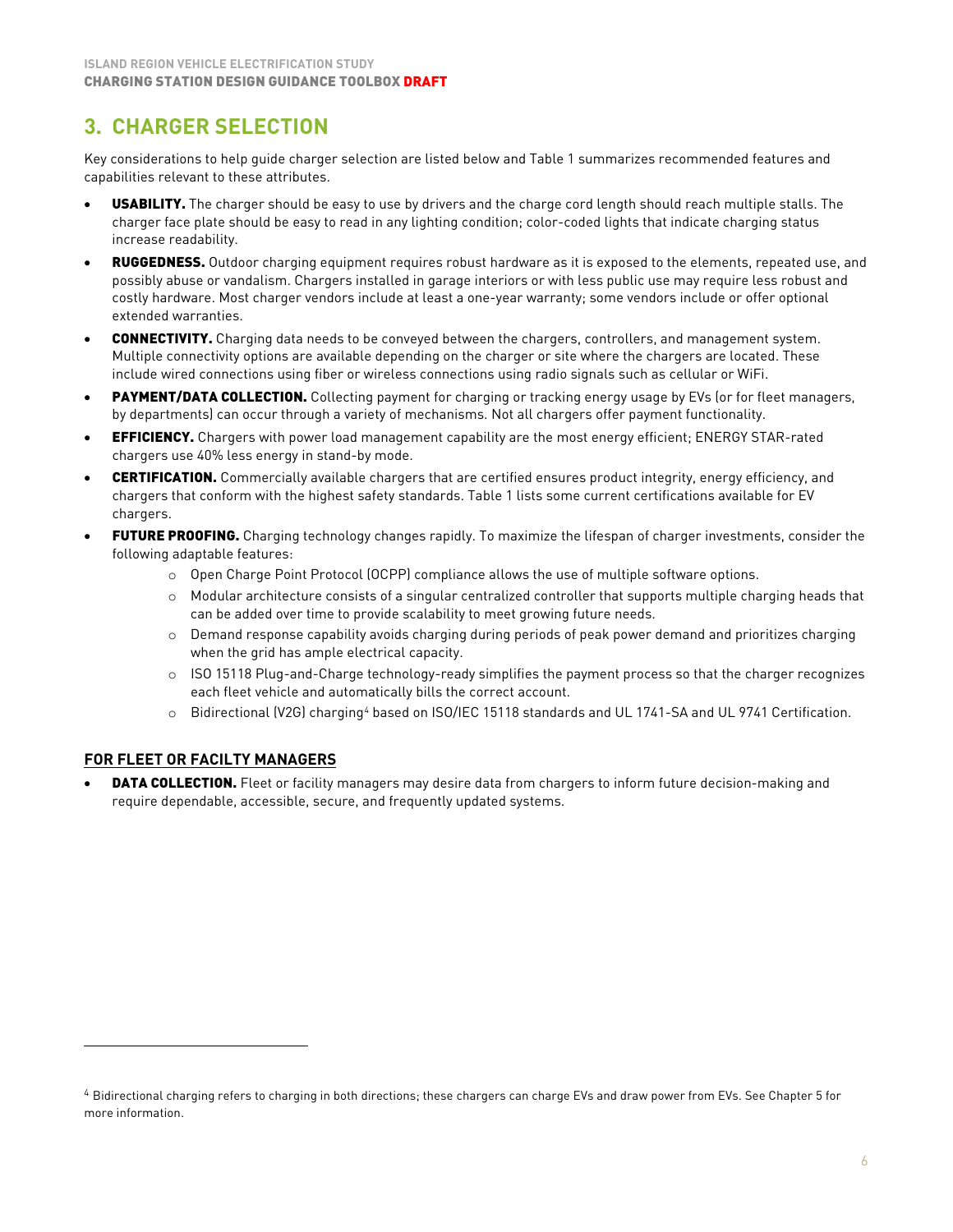## Table 1: Summary of EV Charger Selection Attributes

| <b>Attribute</b>       | <b>Recommended Capability/Features</b>                                                                                       |
|------------------------|------------------------------------------------------------------------------------------------------------------------------|
| <b>Usability</b>       | Cable management capability with 25 cable length<br>$\bullet$                                                                |
|                        | Visible charging status lights<br>$\bullet$                                                                                  |
| Ruggedness             | NEMA-4 rated to operate outdoors and in extreme weather conditions.<br>$\bullet$                                             |
|                        | Minimum warranty of three years<br>$\bullet$                                                                                 |
|                        | Field-swappable modular components<br>$\bullet$                                                                              |
| Connectivity           | Ethernet<br>$\bullet$                                                                                                        |
|                        | 3G/4G wireless communication<br>$\bullet$                                                                                    |
|                        | <b>GSM</b><br>$\bullet$                                                                                                      |
|                        | Wi-Fi<br>$\bullet$                                                                                                           |
|                        | Bluetooth<br>$\bullet$                                                                                                       |
| Payment/Data           | Payment collection options to include RFID or QR code, Credit/debit card tap or swipe, Apple Pay,<br>$\bullet$               |
| Collection             | Google Wallet, or with smartphone app                                                                                        |
|                        | Compliance with electric metering requirements in the CCR 4002.11 Electrical Vehicle Fueling<br>$\bullet$                    |
|                        | Systems                                                                                                                      |
| Efficiency             | Load management/power sharing capability<br>$\bullet$                                                                        |
|                        | ENERGY STAR <sup>5</sup> rated<br>$\bullet$                                                                                  |
| Certification          | Certified by the Underwriters Laboratories, Inc <sup>6</sup> . (UL), ETL listed or an equivalent certification.<br>$\bullet$ |
|                        | Compliant with Society of Automotive Engineers (SAE) J1772 standard for charging plug connector<br>$\bullet$                 |
|                        | and operational requirements <sup>7</sup> .                                                                                  |
|                        | Appropriate IEEE <sup>8</sup> & NEC <sup>9</sup> Ratings<br>$\bullet$                                                        |
| <b>Future Proofing</b> | OCPP 1.6 compliance and certification<br>$\bullet$                                                                           |
|                        | Modular architecture and scalability<br>$\bullet$                                                                            |
|                        | Demand Response capable<br>$\bullet$                                                                                         |
|                        | ISO 15118 Plug and Charge technology-ready<br>$\bullet$                                                                      |
|                        | Bidirectional (V2G) charging <sup>10</sup> based on ISO/IEC 15118 standards and UL 1741-SA and UL 9741<br>$\bullet$          |
|                        | Certification.                                                                                                               |
| Data Collection        | Capacity to accurately record and produce the number of unique charging events, average duration<br>$\bullet$                |
|                        | of each charging event, kilowatt hours delivered by each charger and downtime at each charger by                             |
|                        | month                                                                                                                        |
|                        | Cloud based dashboard portal                                                                                                 |

https://www.ul.com/resources/apps/product-iq

<span id="page-7-3"></span><sup>8</sup> IEEE 1547: Interconnecting Distributed Resources with Electric Power Systems and IEEE 1547.1: Conformance Test Procedures for Equipment Interconnecting Distributed Resources with Electric Power Systems. https://standards.ieee.org/standard/1547-2018.html <sup>9</sup> Section 625 of The National Electrical Code regulates electrical conductors and equipment supporting EV charging. https://www.ecmweb.com/national-electrical-code/article/20899765/article-625-electric-vehicle-charging-systems

<span id="page-7-0"></span><sup>5</sup> EPA's ENERGY STAR certified EV chargers provide the same functionality as standard products but use 40% less energy in standby mode: https://www.energystar.gov/productfinder/product/certified-evse/results

<span id="page-7-1"></span><sup>6</sup> UL is an OSHA-accredited Nationally Recognized Testing Laboratory (NRTL) that tests products, including EV charging stations, to applicable UL standards for safety. UL has multiple EV safety standards including: 2202 – Electric Vehicle (EV) Charging System Equipment; 2594 – Electric Vehicle Supply Equipment (EVSE); 2251 – Plugs, Receptacles and Couplers for Electric Vehicles; 62 – Flexible Cords and Cables; 2231- 1 & -2 - Personnel Protection for EVSEs and 9741 – Bidirectional EV Charging System Equipment:

<span id="page-7-2"></span><sup>&</sup>lt;sup>7</sup> Society of Automotive Engineers (SAE) J1772 covers the general physical, electrical, functional and performance requirements to facilitate conductive charging of EV/PHEV vehicles in North America. https://www.sae.org/standards/content/j1772\_201710/

<span id="page-7-5"></span><span id="page-7-4"></span><sup>10</sup> https://www.charinev.org/news/news-detail-2018/news/the-five-levels-of-grid-integration-charin-ev-grid-integration-roadmap-published/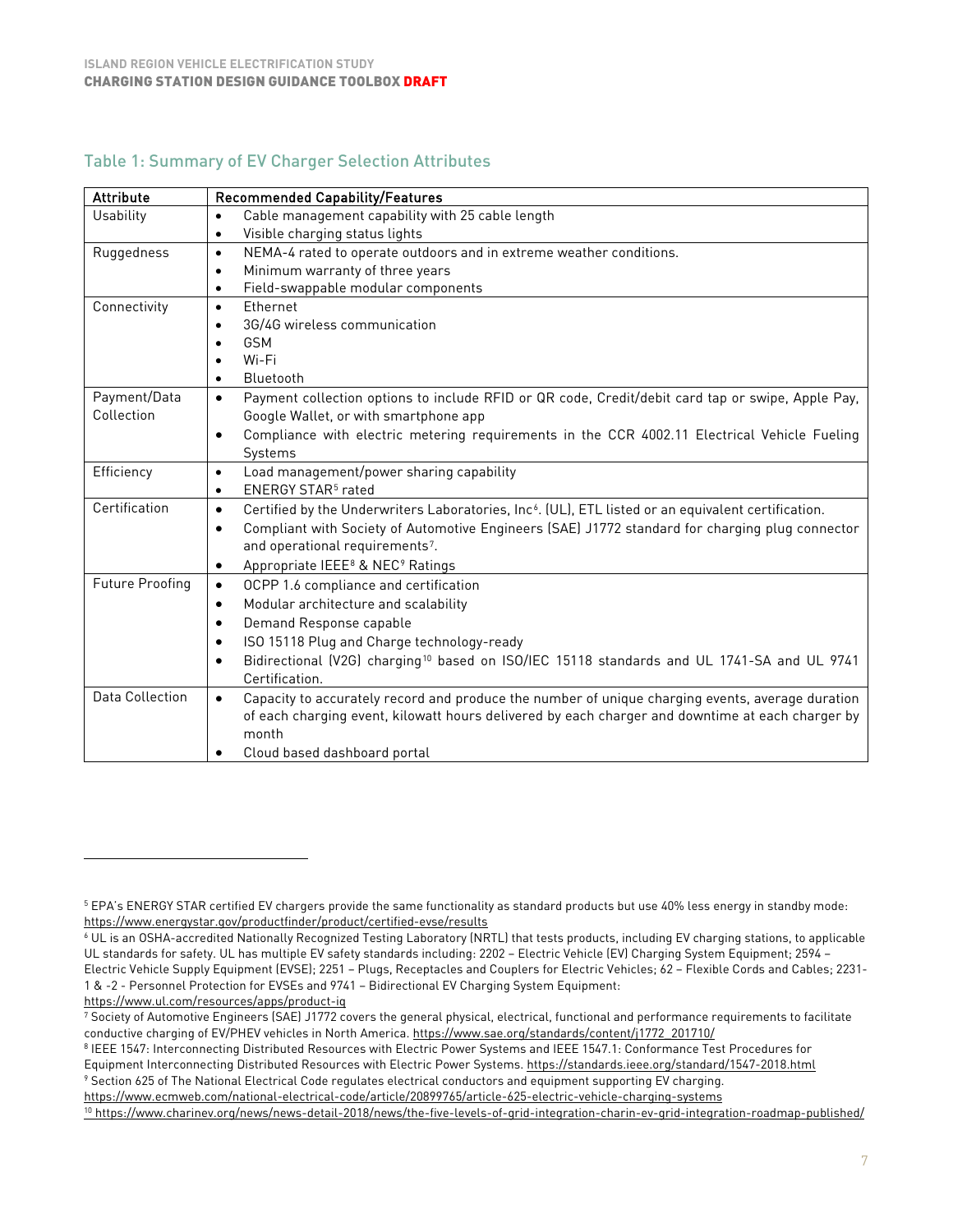# **EV CHARGER MODELS**

Table 2 lists currently available Level 2 chargers, charging speeds for multiple models (if applicable), power rating, approximate cost for charging equipment, and unique features or benefits for each. Costs provided here manufacturers and are current as of March 2021.

# Table 2: Electric Vehicle Charger Summary

| Product                                                                                                                                        | <b>Charging Speed</b>                                      | <b>Unique Features/Benefits</b><br><b>Power Rating</b>                                  |                                                                                                                                                                                                                                                                                                                                                                                                                                                                                                                                                                                                                                                                                                                                                                                                                                                                                                                                                                                                                                                  | <b>Approximate Cost</b>                                                                                                                       | <b>Notes</b>                                                                                                                                                                                                                                               |  |  |  |
|------------------------------------------------------------------------------------------------------------------------------------------------|------------------------------------------------------------|-----------------------------------------------------------------------------------------|--------------------------------------------------------------------------------------------------------------------------------------------------------------------------------------------------------------------------------------------------------------------------------------------------------------------------------------------------------------------------------------------------------------------------------------------------------------------------------------------------------------------------------------------------------------------------------------------------------------------------------------------------------------------------------------------------------------------------------------------------------------------------------------------------------------------------------------------------------------------------------------------------------------------------------------------------------------------------------------------------------------------------------------------------|-----------------------------------------------------------------------------------------------------------------------------------------------|------------------------------------------------------------------------------------------------------------------------------------------------------------------------------------------------------------------------------------------------------------|--|--|--|
| <b>MARKET LEADERS</b>                                                                                                                          |                                                            |                                                                                         |                                                                                                                                                                                                                                                                                                                                                                                                                                                                                                                                                                                                                                                                                                                                                                                                                                                                                                                                                                                                                                                  |                                                                                                                                               |                                                                                                                                                                                                                                                            |  |  |  |
| <b>ChargePoint</b><br>CT 400<br>https://www.chargepoint.com/                                                                                   | 30A                                                        | 7.2 kW (240V AC @ 30A)<br>x <sub>2</sub><br>3.8 kW (240V AC @ 16A)<br>x 2 (Power share) | LCD video screen<br>Cable management/retractors that automatically keep cable off ground<br>Mixed use capable - set up and manage access groups for public charging and<br>$\bullet$<br>specific fleet charging.<br>Integrates with AssetWorks and vehicle telematics systems.<br>Fuel management and tracking capabilities per vehicle.                                                                                                                                                                                                                                                                                                                                                                                                                                                                                                                                                                                                                                                                                                         | \$3,604-\$6,568<br>Sourcewell Contract                                                                                                        | ChargePoint is the US market leader<br>in terms of sales volume. ChargePoint<br>is known for quality, reliable products<br>and large service network but also<br>relatively high costs and lack of OCCP,<br>selling hardware with proprietary<br>software. |  |  |  |
| <b>SemmaConnect</b><br>Series 7 for Fleets<br>https://semaconnect.com/                                                                         | 7.2kW                                                      | 240VAC@30A                                                                              | Interactive LED lights<br>Fleet vehicle management<br>Fleet access control<br>Fleet manager portal<br>Late plug-in/plug-out alerts<br>Schedule charge start time<br>Session data and analytics<br>State of health monitoring<br>Load management ready                                                                                                                                                                                                                                                                                                                                                                                                                                                                                                                                                                                                                                                                                                                                                                                            | $\overline{4.590}$ (1-year service)<br>\$5,920 (w/3-year service)<br>\$7,110 (w 5-year service)                                               |                                                                                                                                                                                                                                                            |  |  |  |
| <b>Blink</b><br>https://blinkcharging.com/products/ig-200/<br>IQ 200                                                                           | Variable:<br>2.9-19.2kW                                    | Variable:<br>12A to 100A                                                                | Load management for 2-20 chargers<br>Time-based, kWh-based, or session-based fee billing<br>Payment via RFID, Apple Pay, Google Wallet, and all major credit cards<br>7" Daylight color LCD touch screen with auto-dim when not in use and showing<br>transaction details<br>Multi-colored high visibility illuminator indicates charging station's status<br>Local load management capability<br>SAE J1772 charge connector<br>Open Charge Point Protocol (OCPP) 1.5 and 1.6 support<br>Cellular and WiFi communication modes<br>Smartphone app for status updates and notifications<br>Controllable output to support utility demand response requests<br>25-foot cable with cable management storage between uses<br>Height design conforms with ADA requirements<br>Fee options include time-based, kWh-based, or session-based billing functionality<br>Pedestal accessories include single, dual, and triple port options<br>Modular kiosk can support up to 20 chargers with scheduled management. [5<br>chargers per circuit is optimal) | \$3,500 for single port pedestal                                                                                                              | Blink has recovered from bankruptcy<br>and is making a rebound on its<br>product line but has an unreliable<br>history, especially for fast chargers.<br>No ability to set billing rate. Moderate<br>hardware and poor software.                           |  |  |  |
| Enel X<br>https://www.enelx.com/n-a/en<br>JuiceBox 2.01 Pro 32/40/48<br>JuicePedestal (Add 2 JuiceBoxes with Cord<br><b>Management System)</b> | 32 amp (7.7KW,<br>208/240V)<br>40 amp (9.6KW,<br>208/240V) | JuiceBox Pro 32 =<br>208/240 (40-amp<br>circuit).                                       | Cable management/retractors that automatically keep cable off ground<br>$\bullet$<br>Load balancing/load management per device or facility<br>JuiceNet enterprise dashboard & capabilities (Admin Log In)<br>JuiceNet App. (QR Code/Account Tracking)                                                                                                                                                                                                                                                                                                                                                                                                                                                                                                                                                                                                                                                                                                                                                                                            | ALL MSRP (discounting via quantity ordered):<br>Single Unit, Wall Mounted: 32 (\$1,369)<br>40 (\$1,419)<br>48 (\$1,449)<br>JuiceStand (\$499) | Good product and software, simple,<br>reliable, easy to install, OCPP-<br>compliant. Owned by Italian utilities.                                                                                                                                           |  |  |  |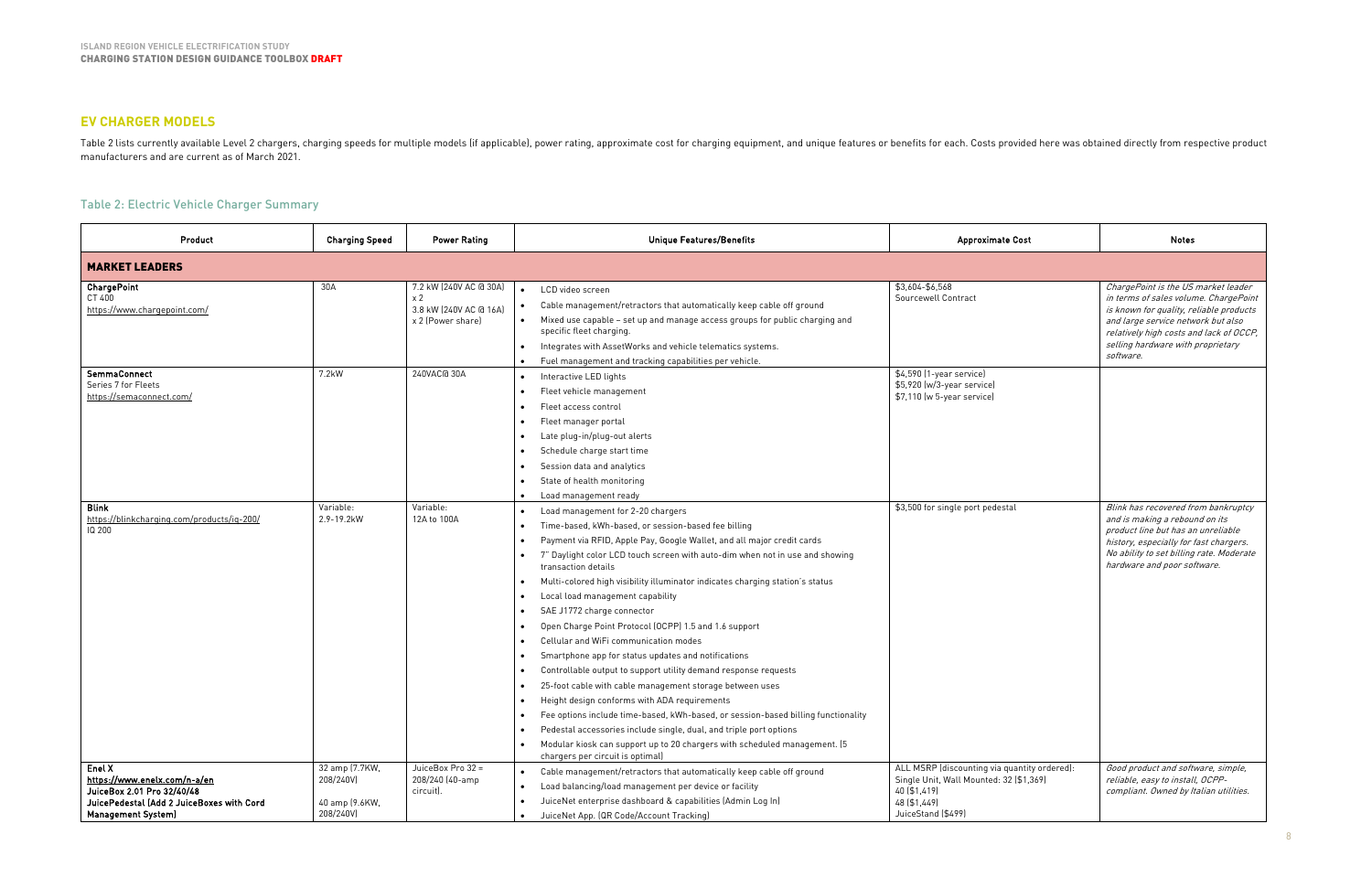| JuiceStand (Add 1 or 2 JuiceBoxes)<br>JuiceNet Enterprise (Software)   | 48 amp (11.5KW,<br>208/240V) | JuiceBox Pro 40 =<br>208/240 (50-amp<br>circuit).<br>JuiceBox Pro 48 =<br>208/240 (60-amp<br>circuit). | NEMA-4 Rated<br>Warranty already included in cost of stations (Base 3-year warranty)<br>Turnkey, fast-to-deploy charging infrastructure<br>OCCP 1.6J compliant<br>Connectivity (WIFI, Ethernet & Cellular)<br>RFID key fob, QR code scan & or cellphone app payment<br>Will have plug and charge via ISO15118 in 2021/2022<br>UPT (Unattended Payment Terminal for Public/High Volume needs)<br>Different types (32/40/48) to accommodate any electrical capacity needs.<br>Mobile app and dashboards include notifications, load balancing, optimized charging<br>schedules. Smart Level 2 chargers eligible for significant rebates via Incentive<br>programs | JuicePedestal (\$1,299)<br>Dual-Port Units, Free<br>Standing:<br>32 (JuiceStand: \$3,237/JuicePedestal: \$4,037)<br>40 (JuiceStand: \$3,337/ JuicePedestal: \$4,137)<br>48 (JuiceStand \$3,397/ JuicePedestal: \$4,197)<br>JuiceNet Enterprise Software:<br>+\$120 per year/per JuiceBox (1-10-year packages<br>available) |                                                                             |
|------------------------------------------------------------------------|------------------------------|--------------------------------------------------------------------------------------------------------|-----------------------------------------------------------------------------------------------------------------------------------------------------------------------------------------------------------------------------------------------------------------------------------------------------------------------------------------------------------------------------------------------------------------------------------------------------------------------------------------------------------------------------------------------------------------------------------------------------------------------------------------------------------------|----------------------------------------------------------------------------------------------------------------------------------------------------------------------------------------------------------------------------------------------------------------------------------------------------------------------------|-----------------------------------------------------------------------------|
| <b>BTC</b>                                                             | 7.2 kW                       | 240/208 VAC, 30A                                                                                       | 25-foot cable                                                                                                                                                                                                                                                                                                                                                                                                                                                                                                                                                                                                                                                   | 30A Dual Port Charging Station                                                                                                                                                                                                                                                                                             | Known for 100kW DC FC but also for a                                        |
| https://www.btcpower.com/<br>AC Level 2 30A Dual Port Charging Station |                              |                                                                                                        | Optional cable retractor with 18 ft cable Management                                                                                                                                                                                                                                                                                                                                                                                                                                                                                                                                                                                                            | 40A Dual Port Charging Station<br>70A Dual Port Charging Station                                                                                                                                                                                                                                                           | big, bulky L2 charger.                                                      |
| AC Level 2 40A Dual Port Charging Station                              |                              |                                                                                                        | 4G Modem                                                                                                                                                                                                                                                                                                                                                                                                                                                                                                                                                                                                                                                        |                                                                                                                                                                                                                                                                                                                            |                                                                             |
| AC Level 2 70A Dual Port Charging Station                              |                              |                                                                                                        | 2.4 GHz Wi-Fi                                                                                                                                                                                                                                                                                                                                                                                                                                                                                                                                                                                                                                                   |                                                                                                                                                                                                                                                                                                                            |                                                                             |
|                                                                        |                              |                                                                                                        | OCPP 1.5 and 1.6 Compliant                                                                                                                                                                                                                                                                                                                                                                                                                                                                                                                                                                                                                                      |                                                                                                                                                                                                                                                                                                                            |                                                                             |
|                                                                        |                              |                                                                                                        | RFID Reader with optional credit card reader or scanner                                                                                                                                                                                                                                                                                                                                                                                                                                                                                                                                                                                                         |                                                                                                                                                                                                                                                                                                                            |                                                                             |
| <b>INNOVATORS</b>                                                      |                              |                                                                                                        |                                                                                                                                                                                                                                                                                                                                                                                                                                                                                                                                                                                                                                                                 |                                                                                                                                                                                                                                                                                                                            |                                                                             |
| Low cost dumb chargers paired with AmpUp and                           | 7.2kW                        | 208/240VAC@40A                                                                                         | Aggregated 4 to 1 network connection (lower cost)                                                                                                                                                                                                                                                                                                                                                                                                                                                                                                                                                                                                               | \$2,999 - \$4,099 EVMC Stand Alone Feature EVMC                                                                                                                                                                                                                                                                            | Clipper Creek chargers are low cost                                         |
| <b>Cyber Switching</b><br>https://ampup.io/                            | (Varies by car)              |                                                                                                        | Networked smart solution                                                                                                                                                                                                                                                                                                                                                                                                                                                                                                                                                                                                                                        | w/ 2 YR Warranty<br>$$1,050 - $1,487$                                                                                                                                                                                                                                                                                      | reliable dumb chargers that can be<br>enhanced with Cyberswitching          |
| http://www.cyberswitching.com/power/home/                              |                              |                                                                                                        | Interactive app-based charging                                                                                                                                                                                                                                                                                                                                                                                                                                                                                                                                                                                                                                  | <b>Clipper Creek</b>                                                                                                                                                                                                                                                                                                       | hardware and AmpUp software to                                              |
| https://www.clippercreek.com/                                          |                              |                                                                                                        | Flexible payment options                                                                                                                                                                                                                                                                                                                                                                                                                                                                                                                                                                                                                                        | Additional Pricing may Apply.                                                                                                                                                                                                                                                                                              | provide load management for up to 4                                         |
|                                                                        |                              |                                                                                                        | Per user reporting                                                                                                                                                                                                                                                                                                                                                                                                                                                                                                                                                                                                                                              | Available Options:<br><b>Protective Enclosures</b><br>$\checkmark$                                                                                                                                                                                                                                                         | chargers per circuit.                                                       |
|                                                                        |                              |                                                                                                        | Manager reporting                                                                                                                                                                                                                                                                                                                                                                                                                                                                                                                                                                                                                                               | <b>Network Communication</b><br>$\checkmark$                                                                                                                                                                                                                                                                               |                                                                             |
|                                                                        |                              |                                                                                                        | Reservation charging                                                                                                                                                                                                                                                                                                                                                                                                                                                                                                                                                                                                                                            | Power Mgt Dashboard/Tenant Billing                                                                                                                                                                                                                                                                                         |                                                                             |
|                                                                        |                              |                                                                                                        | Group assignment                                                                                                                                                                                                                                                                                                                                                                                                                                                                                                                                                                                                                                                | Features                                                                                                                                                                                                                                                                                                                   |                                                                             |
|                                                                        |                              |                                                                                                        | Priority charging                                                                                                                                                                                                                                                                                                                                                                                                                                                                                                                                                                                                                                               |                                                                                                                                                                                                                                                                                                                            |                                                                             |
| <b>EVSE LLC and AmpUp</b><br>https://ampup.io/                         | 7.2kW and 9.6 kW             | 240VAC@ 30A and<br>240VAC@ 40A                                                                         | Modular hardware that provides many charging options                                                                                                                                                                                                                                                                                                                                                                                                                                                                                                                                                                                                            | Retractable Cable:<br>Model 3722: Ceiling Mounted: \$2959 - \$5103                                                                                                                                                                                                                                                         | Known for unique installations<br>including garage ceiling-mounted and      |
| http://evsellc.com/                                                    |                              |                                                                                                        | Unique overhead and light pole mounted chargers                                                                                                                                                                                                                                                                                                                                                                                                                                                                                                                                                                                                                 | Model 3704: Single Pole Mounted: \$3224 - \$3990                                                                                                                                                                                                                                                                           | utility and light-mounted chargers                                          |
|                                                                        |                              |                                                                                                        | Scheduling and dedicated access to multiple user groups                                                                                                                                                                                                                                                                                                                                                                                                                                                                                                                                                                                                         | Model 3704 Elevated Light/Utility Pole: \$4377 -                                                                                                                                                                                                                                                                           | with automatic cable management.                                            |
|                                                                        |                              |                                                                                                        | Manage multiple locations with hierarchical administration capabilities                                                                                                                                                                                                                                                                                                                                                                                                                                                                                                                                                                                         | \$5,018<br>Wrapped Cable:                                                                                                                                                                                                                                                                                                  | Such applications can result in<br>expensive repairs.                       |
|                                                                        |                              |                                                                                                        | Achieve net-zero operating costs by opening chargers to the public during off-hours                                                                                                                                                                                                                                                                                                                                                                                                                                                                                                                                                                             | Model 3703: Single Pole Mounted: \$2437 - \$2970                                                                                                                                                                                                                                                                           |                                                                             |
|                                                                        |                              |                                                                                                        | AmpUp proactive monitoring minimizes ongoing site administration                                                                                                                                                                                                                                                                                                                                                                                                                                                                                                                                                                                                | Payment Module:                                                                                                                                                                                                                                                                                                            |                                                                             |
| <b>United Chargers</b>                                                 | 9.6 kW                       | 208-240 V, 40A                                                                                         | Schedule charging sessions and dedicate access to fleets during specific hours or day                                                                                                                                                                                                                                                                                                                                                                                                                                                                                                                                                                           | \$1100 - \$2597<br>\$1,700-2,000 + \$500 per node                                                                                                                                                                                                                                                                          |                                                                             |
| Grizzl-e Modular charging systems                                      |                              | Can also be configured                                                                                 | Dynamically managed power sharing to limit maximum amperage                                                                                                                                                                                                                                                                                                                                                                                                                                                                                                                                                                                                     |                                                                                                                                                                                                                                                                                                                            | On a per-unit basis, Grizzl-e provides<br>the lowest-cost level 2 chargers. |
| https://grizzl-e.com/business-products/                                |                              | to 16A, 24A, or 32A                                                                                    | Adjustable maximum current output to allow the use of a 50A, 40A, 30A, or 20A<br>dedicated circuits                                                                                                                                                                                                                                                                                                                                                                                                                                                                                                                                                             |                                                                                                                                                                                                                                                                                                                            |                                                                             |
|                                                                        |                              | maximum current                                                                                        | Demand/response capable                                                                                                                                                                                                                                                                                                                                                                                                                                                                                                                                                                                                                                         |                                                                                                                                                                                                                                                                                                                            |                                                                             |
|                                                                        |                              | output                                                                                                 | one PCPH and 10-42 Nodes                                                                                                                                                                                                                                                                                                                                                                                                                                                                                                                                                                                                                                        |                                                                                                                                                                                                                                                                                                                            |                                                                             |
|                                                                        |                              |                                                                                                        | Collects telemetry of the charging sessions including date/time, user, session                                                                                                                                                                                                                                                                                                                                                                                                                                                                                                                                                                                  |                                                                                                                                                                                                                                                                                                                            |                                                                             |
|                                                                        |                              |                                                                                                        | duration, KWH consumed, payments, usage, and profitability.                                                                                                                                                                                                                                                                                                                                                                                                                                                                                                                                                                                                     |                                                                                                                                                                                                                                                                                                                            |                                                                             |
|                                                                        |                              |                                                                                                        | Expandable by adding additional nodes                                                                                                                                                                                                                                                                                                                                                                                                                                                                                                                                                                                                                           |                                                                                                                                                                                                                                                                                                                            |                                                                             |
| Grizzl-e Classic                                                       | 9.6 kW                       | 208-240 V, 40A                                                                                         | Installs to a 14-50R (RV Plug) outlet                                                                                                                                                                                                                                                                                                                                                                                                                                                                                                                                                                                                                           | $$399 - $439$                                                                                                                                                                                                                                                                                                              |                                                                             |
| Low-cost residential chargers<br>https://grizzl-e.com/home-products/   |                              | Can also be configured<br>to 16A, 24A, or 32A                                                          | Easily transportable mounting bracket allows transport between different locations.                                                                                                                                                                                                                                                                                                                                                                                                                                                                                                                                                                             |                                                                                                                                                                                                                                                                                                                            |                                                                             |
|                                                                        |                              | maximum current                                                                                        | Indoor and Outdoor NEMA rated.                                                                                                                                                                                                                                                                                                                                                                                                                                                                                                                                                                                                                                  |                                                                                                                                                                                                                                                                                                                            |                                                                             |
|                                                                        |                              | output                                                                                                 | 18-24' cables available                                                                                                                                                                                                                                                                                                                                                                                                                                                                                                                                                                                                                                         |                                                                                                                                                                                                                                                                                                                            |                                                                             |
| <b>Power Electronics</b><br><b>NB Wall Advanced</b>                    | 7.7 kW                       | 240 V                                                                                                  | Bluetooth-based authentication activated by device proximity                                                                                                                                                                                                                                                                                                                                                                                                                                                                                                                                                                                                    | NB Wall Advanced: \$2,000<br>NB Wall Professional: \$2,500                                                                                                                                                                                                                                                                 | Sophisticated line of smart chargers<br>with built-in load management       |
| <b>NB Wall Professional</b>                                            | 2 x 7.7 kW                   |                                                                                                        | Multiple payment systems including RFID cards, credit/debit cards and smartphones.                                                                                                                                                                                                                                                                                                                                                                                                                                                                                                                                                                              | With 240/208V \$3,000                                                                                                                                                                                                                                                                                                      | functionality.                                                              |
|                                                                        |                              |                                                                                                        | Smart power balancing for fleet management for up to 25+ vehicles                                                                                                                                                                                                                                                                                                                                                                                                                                                                                                                                                                                               |                                                                                                                                                                                                                                                                                                                            |                                                                             |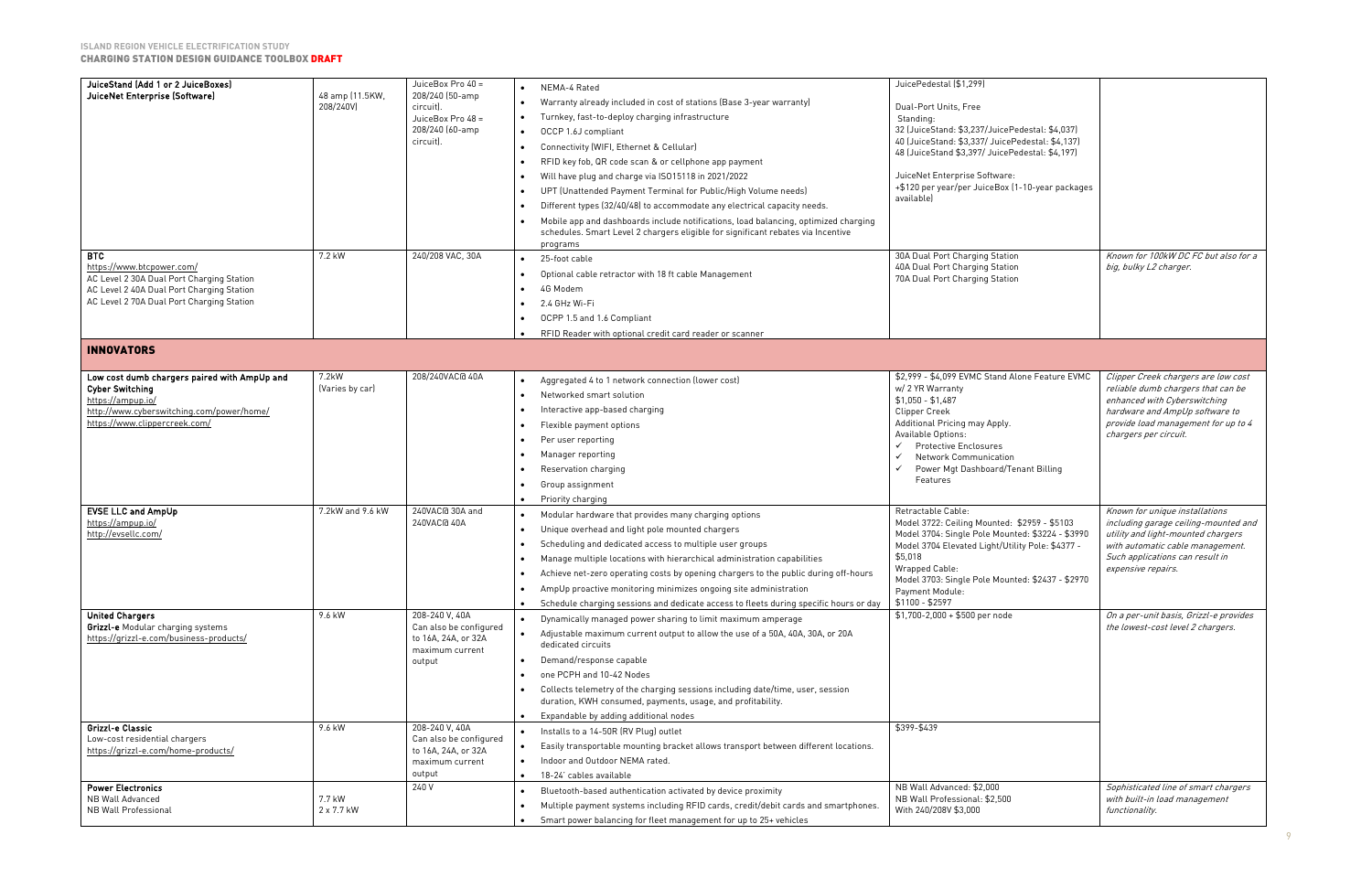#### **ISLAND REGION VEHICLE ELECTRIFICATION STUDY** CHARGING STATION DESIGN GUIDANCE TOOLBOX DRAFT

| NB City<br>https://power-electronics.com/electric-mobility/                       | 2 x 7.7 kW                                   |                                                                           | Dual power sharing functionality                                                                                                                                                                                                                                                                                                                                                                                                                                                                                                                                                                                                                                                                                             | NB City with 277V \$3,500<br>Volume discounts available                                            |                                                                                                                                                                                               |
|-----------------------------------------------------------------------------------|----------------------------------------------|---------------------------------------------------------------------------|------------------------------------------------------------------------------------------------------------------------------------------------------------------------------------------------------------------------------------------------------------------------------------------------------------------------------------------------------------------------------------------------------------------------------------------------------------------------------------------------------------------------------------------------------------------------------------------------------------------------------------------------------------------------------------------------------------------------------|----------------------------------------------------------------------------------------------------|-----------------------------------------------------------------------------------------------------------------------------------------------------------------------------------------------|
| <b>Wallbox Quasar</b><br>DC Bi-directional chargers<br>https://wallbox.com/en us/ | 7.4 kW                                       | 32A (adjustable amps<br>with dynamic power<br>sharing), 240V input        | V2G/V2H<br>$\bullet$<br>Available in mid-2021<br>Only available in CHAdeMO but will be available in CCS in early 2022.<br>UL certification in the US anticipated in mid-2021                                                                                                                                                                                                                                                                                                                                                                                                                                                                                                                                                 | \$4-5K depending on features                                                                       | Early entrant into bi-directional<br>charging capability                                                                                                                                      |
| Xeal<br>https://xealenergy.com/<br>Evocharge                                      | 32A/7.7kW at                                 | 240V, 40A output                                                          | Grid-tied only (island due late 2021 for residential)<br>Load Management- Add more chargers with less capacity<br>$\bullet$<br>Wi-Fi networked system (NFC coming in Q1 2021)<br>Cloud based dashboard portal (remote reports, monitoring, management.)<br>Get live updates on battery charge percentage<br>Smartphone App<br>Reserve charging sessions function<br>Mixed use application (private, public or both)<br>Wall, pedestal or dual mounted<br>NEMA 4 Rated and UL Certified                                                                                                                                                                                                                                       | \$1,500                                                                                            | Low-cost, smart chargers                                                                                                                                                                      |
| Powerflex<br>https://www.evsolutions.com/<br>Webasto Turbo DX                     | 32A/7.7kW at                                 | 240V, 40A output                                                          | Adaptive Load Management - Monitors entire building's electrical capacity and diverts<br>$\bullet$<br>extra unused available electricity to car charging.<br>Updates in real time.<br>No need for additional power/gear at most buildings.<br>Wireless "mesh network" (ZigBee) or Wi-Fi<br>Save on demand charges with proprietary algorithms - drivers input miles requested<br>to be charged and time of departure<br>Smartphone App<br>1 LMC (load management controller) can manage up to 100 + charging stations<br>Cloud based dashboard for reports, monitoring and remote management<br>Can work with Level 2, DC-Fast chargers, or a combination<br>NEMA 4 Rated and UL Certified<br>Wall, pedestal or dual mounted | LMC (load management controller) for entire<br>system = $$10,000$<br>Charger= \$1,500              | Local load management combination<br>hardware and software purchased by<br>EDF renewables that is good for fleet<br>campuses.                                                                 |
| <b>Tellus Power</b><br>http://telluspowergreen.com/#<br>Dual Port Level 2         | 7.2kW                                        | 208-240VAC 60Hz.,<br>single phase @ 40A x 2                               | All models are available in pole, pedestal, or wall-mount versions<br>LAN: hard wired Cat 5 for master/slave stations. WAN: Cellular network for the<br>$\bullet$<br>master station<br>Simple design with only the features that are needed<br>No power sharing required - both chargers deliver a full 7.2 kW charge to both<br>vehicles simultaneously.<br>Powerful network with no provisioning fees<br>RFID technology, plus built-in numeric keypad for secure pin number authorization<br>Field-swappable modular components                                                                                                                                                                                           | Dual charger: \$2,495.00<br>Network fees: Per Port \$200.00/yr<br>Monthly Data Charges: \$10/month | Low-cost, dual-port smart chargers                                                                                                                                                            |
| Engie<br>https://evbox.com/us-en/all-products<br>EV Box                           | 1-phase (32 A) or 3-<br>phase (16 A or 32 A) | 230V - 400V Split phase<br>(30 A), 208 - 240V (3rd<br>gen only available) | Double or single fixed cable<br>MID certified / UL revenue grade kWh meter<br>$\bullet$<br>4th gen: 4G / 3G / GSM, Wi-Fi, Bluetooth<br>$\bullet$<br>OCPP 1.5 S. 1.6 S and 1.6 J<br>Hub or satellite station<br>Activation/payment: RFID / QR code / AutoStart                                                                                                                                                                                                                                                                                                                                                                                                                                                                |                                                                                                    | Though established in Europe, Engie's<br>EV Box brand is relatively new to the<br>US, but has good design and is one of<br>the chargers selected by PG&E for its<br>EV Charge Network program |
| <b>MOBILE CHARGERS</b>                                                            |                                              |                                                                           |                                                                                                                                                                                                                                                                                                                                                                                                                                                                                                                                                                                                                                                                                                                              |                                                                                                    |                                                                                                                                                                                               |
| <b>Freewire Technologies</b><br>Mobi Dual L2<br>https://freewiretech.com/         | 11 kW, split<br>between 2 J1772              | Rechargers from 110v/<br>220v outlet or directly<br>from a J1772          | Battery integrated charger<br>$\bullet$<br>Intra site mobility<br>$\bullet$<br>Inter site mobility via trailer<br>$\bullet$<br>No infrastructure required<br>~320 miles of range per full charge                                                                                                                                                                                                                                                                                                                                                                                                                                                                                                                             | Rechargers from 110v/220v outlet or directly<br>from a J1772                                       | Innovative and unique approach to<br>charging eliminates infrastructure<br>installation costs, providing flexibility<br>and mobility for fleet applications.                                  |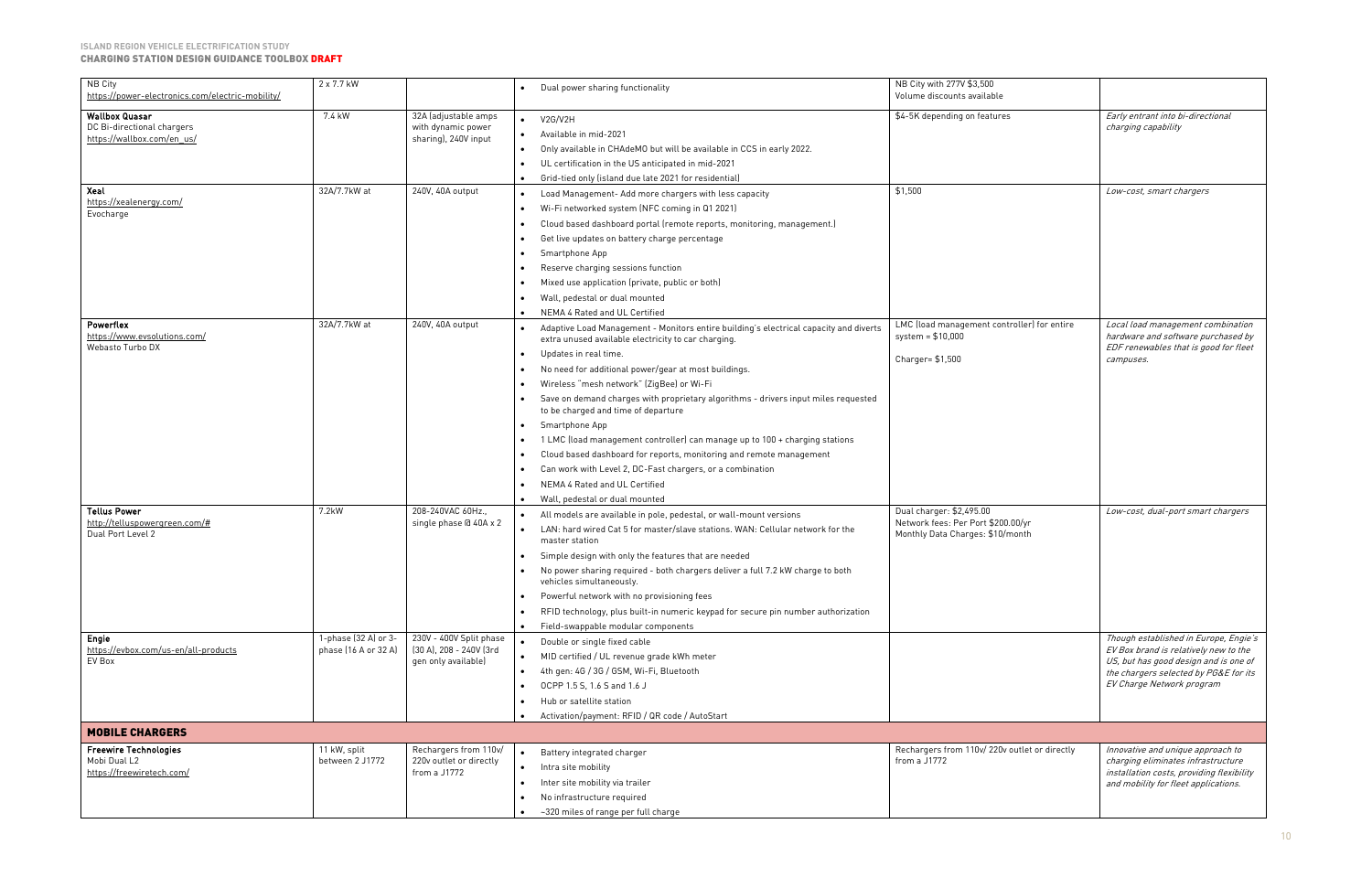|                                                          |               |                         | Can discharge and recharge simultaneously                                                              |                                                                                                  |                                                                         |
|----------------------------------------------------------|---------------|-------------------------|--------------------------------------------------------------------------------------------------------|--------------------------------------------------------------------------------------------------|-------------------------------------------------------------------------|
|                                                          |               |                         | Shifts load, reduces demand charges                                                                    |                                                                                                  |                                                                         |
|                                                          |               |                         | Cloud connected for status and reporting                                                               |                                                                                                  |                                                                         |
| SparkCharge<br>20 kW                                     |               | 40 ADC, 150 - 500 VDC   | Total Energy: 3.5 kWh<br>$\bullet$                                                                     | \$4,000 per unit or flexible lease to own: \$1,000-                                              | Lightweight, portable rescue charger                                    |
| sparkcharge.io                                           |               |                         | Usable Energy: 3.2 kWh<br>$\bullet$                                                                    | 3000 down + \$450/month for 24 months                                                            | for fleets and vehicle maintenance                                      |
|                                                          |               |                         |                                                                                                        |                                                                                                  | crews.                                                                  |
|                                                          |               |                         | Power (max continuous) 20 kW                                                                           |                                                                                                  |                                                                         |
|                                                          |               |                         | Dimensions: 220 mm x 320 mm x 600 mm                                                                   |                                                                                                  |                                                                         |
|                                                          |               |                         | $[8.7 \text{ in } x 12.6 \text{ in } x 23.6 \text{ in}]$                                               |                                                                                                  |                                                                         |
|                                                          |               |                         | Weight: 22 kg (48.4 lbs.)                                                                              |                                                                                                  |                                                                         |
| <b>Blink</b><br>9.6 kW                                   |               | 240VAC                  | Portable and modular                                                                                   | \$6,500                                                                                          | Large, heavy truck-mounted rescue                                       |
| <b>Blink Portable Charger</b>                            |               |                         | Free-standing, doesn't require installation                                                            |                                                                                                  | charger for fleets and vehicle<br>maintenance crews.                    |
|                                                          |               |                         | Non-networked charging station                                                                         |                                                                                                  |                                                                         |
|                                                          |               |                         | Simple plug-in to charge use                                                                           |                                                                                                  |                                                                         |
|                                                          |               |                         | Charges up to 0.5 to 1 mile of range per minute depending upon the EV's capabilities<br>$\bullet$      |                                                                                                  |                                                                         |
|                                                          |               |                         | 354 lbs.<br>$\bullet$                                                                                  |                                                                                                  |                                                                         |
|                                                          |               |                         |                                                                                                        |                                                                                                  |                                                                         |
| <b>SOLAR CHARGERS</b>                                    |               |                         |                                                                                                        |                                                                                                  |                                                                         |
| <b>Beam Global</b> (formerly Envision Solar)<br>4.2 kW   |               |                         | Turnkey, fast-to-deploy charging infrastructure<br>$\bullet$                                           | Pricing starts at \$59,400 before Federal                                                        | Sophisticated tracking solar-array                                      |
| 6 kW<br>www.BeamForAll.com                               |               | 25 A                    | Transportable, easy to relocate                                                                        | Incentives (Federal Solar ITC, MACRS) for private                                                | chargers with built-in energy storage.                                  |
| EV ARC™ 2020<br>50 kW<br>EV ARC™ 2020 DCFC50 (50kW DCFC) |               | 16 A<br>(Adjustable and | No construction, no design, no permitting, no utility, or infrastructure upgrades<br>$\bullet$         | entities is applied, which can reduce costs by as<br>much as 40%. Available on CA DGS, GSA, FSA, | Provides resiliency, flexibility, and<br>movability but very expensive. |
|                                                          |               | scalable with dynamic   | required                                                                                               | NYC-DCAS contracts.                                                                              |                                                                         |
|                                                          |               | power sharing)          | Solar-powered with battery storage<br>$\bullet$                                                        |                                                                                                  |                                                                         |
|                                                          |               |                         | Flood proof, high wind-rated emergency power asset                                                     |                                                                                                  |                                                                         |
|                                                          |               |                         | Compatible with most high-quality chargers                                                             |                                                                                                  |                                                                         |
| <b>Paired Power</b>                                      | Up to 16.8 kW | 16.8 kW, 40 amp, 300-   | 100% renewable energy (on-site)<br>$\bullet$                                                           | \$20k per port (includes solar + installation)                                                   | Integrated solar power and EV                                           |
| https://pairedpower.com/                                 |               | 500 VDC                 | Off-grid or grid-connected options (net-meter solar)                                                   |                                                                                                  | charging for large scale applications                                   |
| <b>SEVO SunStation</b>                                   |               |                         |                                                                                                        | \$120K for 6 ports                                                                               | using on-site solar canopies or                                         |
|                                                          |               |                         | Zero utility bills (no demand or energy charges)                                                       |                                                                                                  | adjacent roof-mounted solar arrays.                                     |
|                                                          |               |                         | Up to 6 configurable DC connectors (e.g. CCS or CHAdeMO)                                               |                                                                                                  |                                                                         |
|                                                          |               |                         | Fully resilient (still online after power outage or utility shutoff)                                   |                                                                                                  |                                                                         |
|                                                          |               |                         | Dynamically managed power sharing                                                                      |                                                                                                  |                                                                         |
|                                                          |               |                         | Cloud connection (cellular modem) to enable fleet vehicle management and session<br>data and analytics |                                                                                                  |                                                                         |
|                                                          |               |                         | Payment processor, credit/debit cards                                                                  |                                                                                                  |                                                                         |
|                                                          |               |                         | OCPP 1.6+                                                                                              |                                                                                                  |                                                                         |
|                                                          |               |                         | NEMA 4 outdoor rating                                                                                  |                                                                                                  |                                                                         |
|                                                          |               |                         | Integral energy storage to be operational in 2021                                                      |                                                                                                  |                                                                         |
|                                                          |               |                         |                                                                                                        |                                                                                                  |                                                                         |
| Skyhook Solar                                            | Up to 17 kW   | D2: 1kW                 | V2G compatible for CHAdeMO connectors                                                                  | D2: \$15K                                                                                        | Small, relatively low-cost modular                                      |
| https://www.skyhooksolar.com/                            |               | D4: 2kW                 | Islanded but is developing grid-connected features for resiliency<br>$\bullet$                         | D4: \$25K                                                                                        | solar system ideal for micro mobility                                   |
| D <sub>2</sub>                                           |               |                         |                                                                                                        |                                                                                                  |                                                                         |
|                                                          |               | D6: 3kW                 | Weighted base but movable with pallet jack                                                             | D6: \$40K                                                                                        | or small-scale soar EV charging                                         |
| D4                                                       |               |                         | Monitored remotely                                                                                     | Can be leased for \$300-\$400/month                                                              | applications                                                            |
| D <sub>6</sub>                                           |               |                         | Can be equipped with sensors like air quality                                                          |                                                                                                  |                                                                         |
|                                                          |               |                         | Can host advertising to cover cost<br>$\bullet$                                                        |                                                                                                  |                                                                         |
|                                                          |               |                         | No infrastructure upgrades nor permitting other than street use if in ROW                              |                                                                                                  |                                                                         |
|                                                          |               |                         | D2: 3'x3' 2 panels 1kW for e-bike and e-scooter<br>$\bullet$                                           |                                                                                                  |                                                                         |
|                                                          |               |                         |                                                                                                        |                                                                                                  |                                                                         |
|                                                          |               |                         | D4: 2kW 3'x6' L1 or L2 for up to 30ebikes or scooters or EVs (see website photo)<br>$\bullet$          |                                                                                                  |                                                                         |
|                                                          |               |                         | D6: Larger 6 modules with 2 3kW L2 plugs for \$40 = 60 miles                                           |                                                                                                  |                                                                         |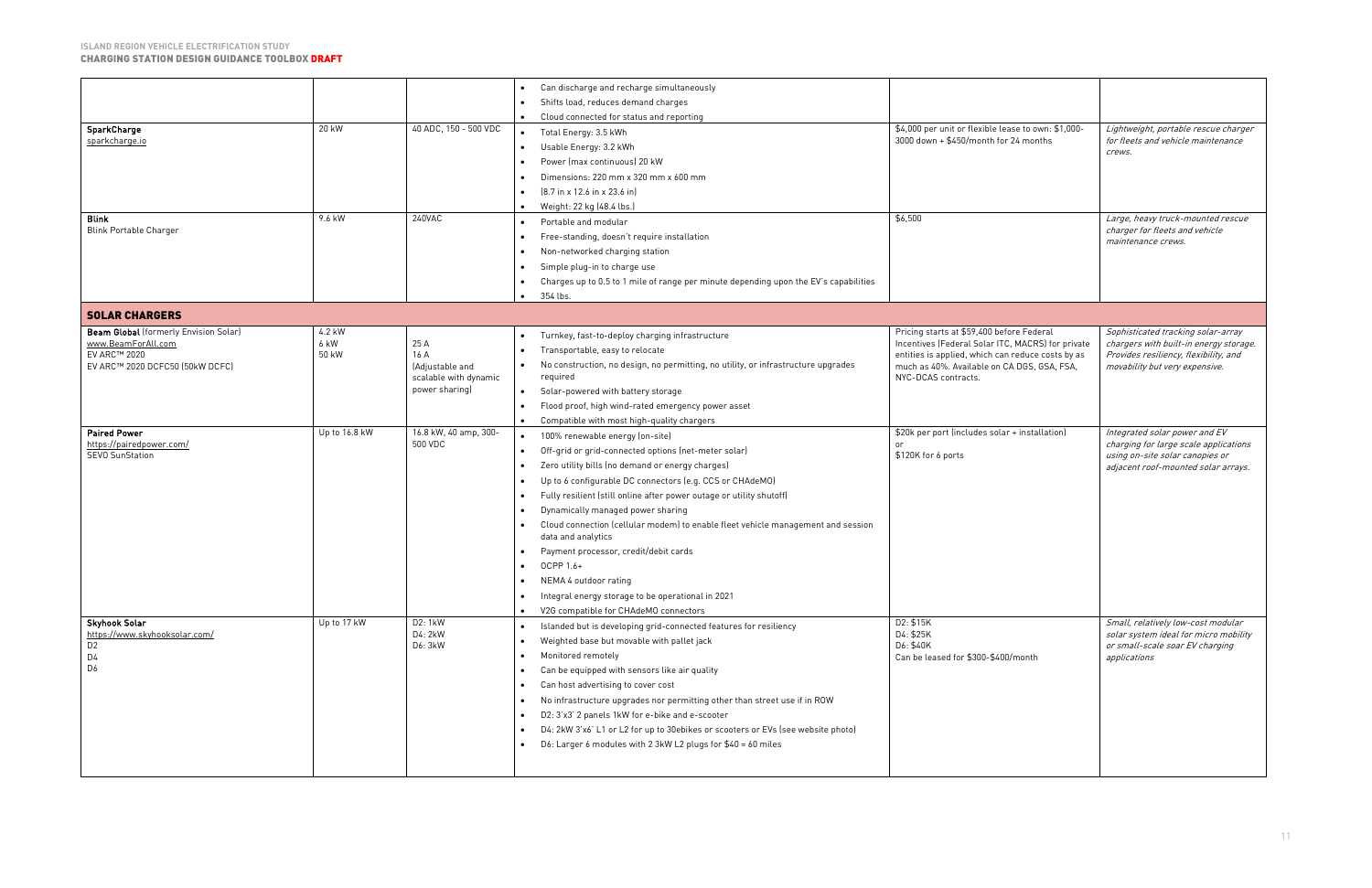# <span id="page-12-0"></span>**4. CHARGER PLACEMENT & INSTALLATION**

To optimize operational efficiency and reduce installation costs, when planning to place or install EV chargers, consider the four factors below:

## **ELECTRICAL SERVICE**

- Evaluate capacity of electrical infrastructure (utility service and electrical panel) to support immediate and long-term vehicle charging needs. Identify costs for necessary electrical service upgrades in collaboration with local utilities and/or a qualified electrician.
- To help minimize costs, choose charging locations that are as close as possible to existing or proposed electrical service infrastructure and other EV charging stalls.
- Plan electrical raceway or conduit runs for electrical wiring and data cables from the electrical panel serving the chargers and consider a layout that minimizes linear conduit distances to all proposed EV charger-equipped parking spaces.
- If possible, install chargers during construction, remodels, or other facility upgrades planned to reduce costs and minimize construction impacts.

## **CHARGER LOCATION AND LAYOUT**

- If possible, surface-mount conduit along wall surfaces to avoid more costly trenching under paved surfaces. If wall mounting is not feasible, trench beneath planting strips to reduce cutting and re-paving costs and to minimize disruptions during construction.
- Identify suitable locations with smooth, plumb surfaces for wall mounted charging stations if possible or suitable floor surfaces for pedestal mount stations. If possible, use wall-mounted chargers to avoid the need for pedestals which are more costly and complex to install.
- To maximize charging capacity, consider installing dual-port pedestal mount stations with long charge cords (up to 25'). Many chargers include optional cord management systems such as retracting reels to minimize trip hazards. Depending on parking configuration, a single charger or dual head charger pair can serve up to eight parking stalls.
- To comply with the Americans with Disabilities Act (ADA), the charging station must not block ramps or pathways, and cables should not extend across ramps or pathways when connected to a vehicle.
- Where feasible, avoid locating chargers under trees where sap, pollen, or leaves would fall on the charging station.
- To better accommodate the varied charge port locations on different EVs, use perpendicular (90 degree) parking stalls that allow a vehicle to enter either front-first or rear-first instead of parallel or diagonal stall parking.
- Check local requirements for accessibility and pathway width, sometimes called "path of travel" to ensure charger placement does not restrict sidewalk use.
- Plan locations for easy and cost-effective future charger installation, typically adjacent to other EV charging stalls.

#### **OPERATIONAL CONSIDERATIONS**

- Provide adequate lighting for safe night-time access and consider weather protection.
- Ensure chargers are easily identified and install signage or wayfinding as needed.
- Provide protective bollards and wheel blocks where appropriate, especially on sloped sites.

#### **DATA CONNECTIVITY**

• Measure cellular signal levels to ensure adequate coverage where smart chargers will be installed. Underground or enclosed parking structures may require cellular repeaters to ensure adequate signal strength to chargers.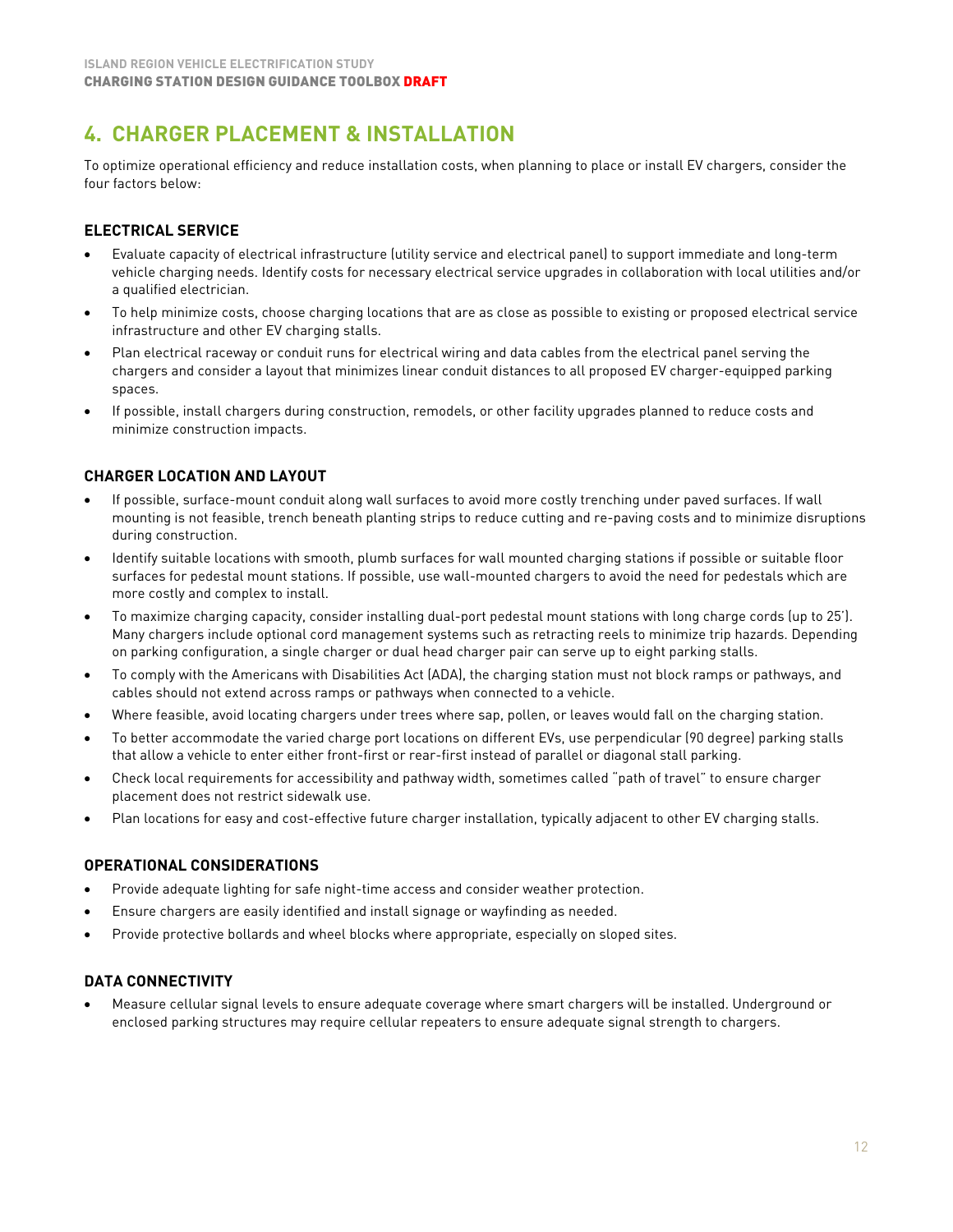# <span id="page-13-0"></span>**5. RELEVANT CHARGING TECHNOLOGY TRENDS**

This section discusses relevant existing and upcoming technologies that support managing electrical demand and developing resiliency in the system. As municipal agencies electrify fleets, the technologies discussed in this section will assist fleet and facility managers to reduce charger installation costs through power load management and adopt technologies such as mobile back-up generators, stored storage solutions, and bidirectional charging to build system resiliency.

# **POWER LOAD MANAGEMENT**

Power load management uses a combination of hardware and software to distribute electrical power between chargers. Managing the electrical power load is one of the best ways to optimally charge multiple vehicles, reduce cost, and manage the electrical demand.

Charging networks, such as ChargePoint and Greenlots, have dedicated software with customizable algorithms to intelligently share power among networked ("smart") chargers. Every vehicle charging on the network charges as fast as possible without exceeding the site's rated electrical capacity. Networked smart chargers allows for tracking overall electrical consumption and collecting customer payments but require relatively expensive smart chargers and monthly data fees.

Cyber Switching, PowerFlex, AmpUp and Mobility House are examples of load management providers of cost-effective alternatives that could be appropriate for campus applications.

Power load management strategies include:

- **LOAD TRANSFER.** One relatively simple and cost-effective way to power EV charging is to tap existing electrical capacity and redistribute use. For example, the primary electrical demand at many outdoor parking facilities is lighting needed mostly at night, while peak demand for EV charging is mostly during the day. Finding ways to redistribute the load among peak use by function by time of day can reduce infrastructure needs and lower costs.
- LOAD MANAGEMENT. Cyber Switching can limit and balance power loads to avoid exceeding circuit capacity and utility demand charges and AmpUp can also reduce power across all chargers. Augmented by AmpUp, the EVMC serves as a virtual electric meter, avoiding the need for separate circuits or sub-meters for EV charging and lighting. The precision software can break down electric loads to each output. Depending on the granularity of the utility's electric meter, it may even measure electrical consumption more accurately, collecting data every few seconds rather than 15-minute intervals used by many utility meters.
- MANAGED CHARGING. The AmpUp smartphone app identifies the charging status of each charger, allowing users to monitor charger availability in real time and reserve chargers in advance. The software would also allow the fleet or facility manager to limit charging session duration, add an overstay penalty, or implement access restrictions by day or time for specific users.
- PAYMENT. The AmpUp software provides multiple features to benefit the charging host as well as EV charging customers, including flexible pricing and ease of payment. AmpUp is PCI compliant, which means it allows payment through all major credit cards and online platforms such as Apple Pay, Venmo, and others. Customers pay through the AmpUp smartphone app which eliminates the need for a credit card reader on the charger. To initiate a charging session, an EV driver scans the QR code printed at a charger.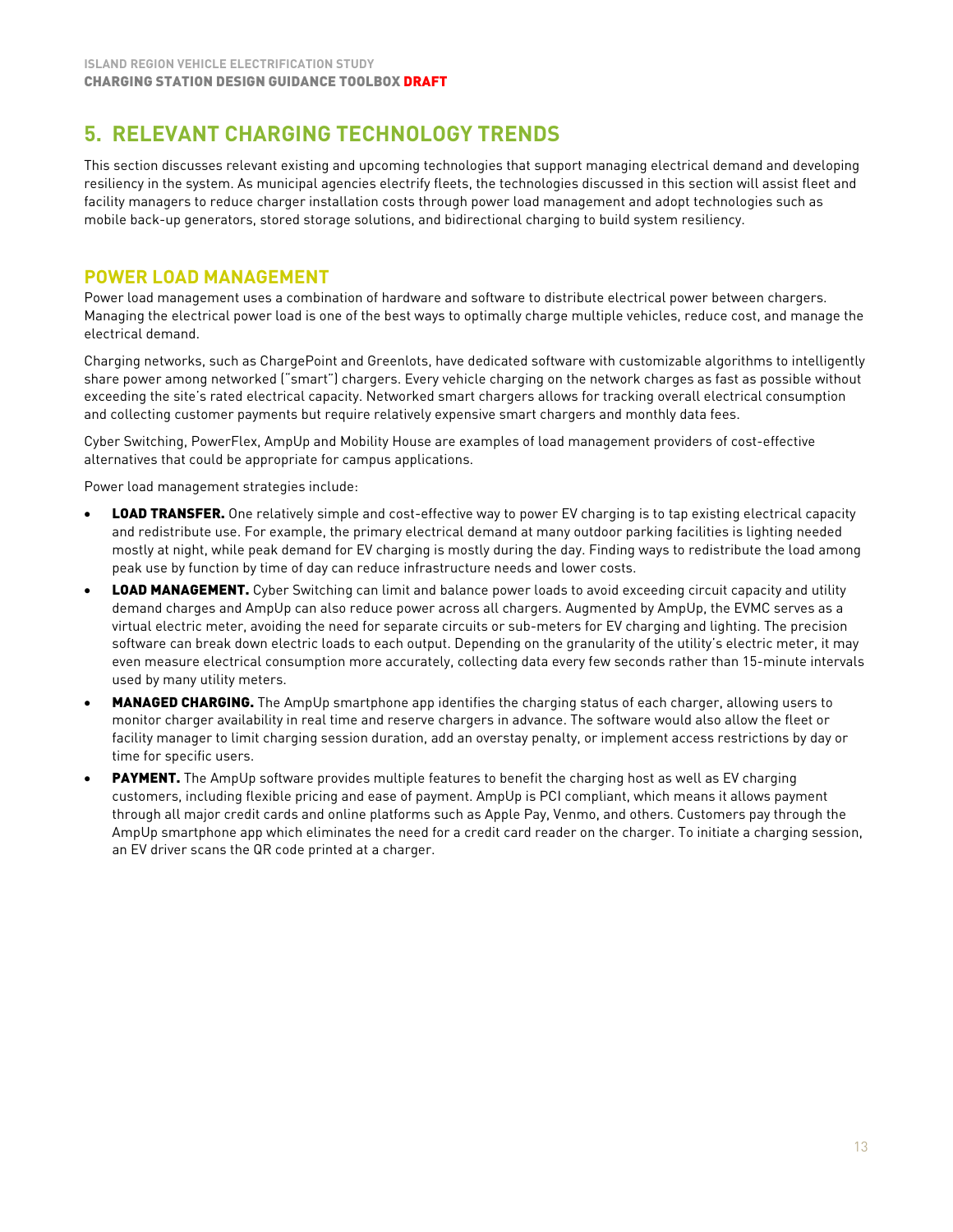# **RESILIENCY TECHNOLOGIES**

Local power disruption may occur when local power demand exceeds the power system's capacity. The local power supply is also vulnerable to interruption from severe weather or other events causing grid failure. Conventional back-up generators or on-site renewable generation, such as photovoltaic solar panels coupled with on-site energy storage batteries, can protect EV charging operations from power supply interruptions.

#### **BACK-UP GENERATORS**

The conventional approach to energy resiliency is the use of conventional fuel back-up generators, which are available in sizes up to 2,000 kW. These generators can be permanently installed at facilities for dependability and ease of operations or can be mounted on trailers to provide greater flexibility for fleet operators. They can be powered by diesel fuel, natural gas, or propane. To help achieve carbon reduction goals, renewable diesel—a hydrocarbon diesel fuel produced by hydro-processing of fats, vegetable oils, and waste cooking oils—could be substituted for standard petroleum diesel. According to industry sources like Neste, such a substitution reduces lifecycle emissions by up to 80% compared to petroleum diesel.



#### **SOLAR STORAGE**

Solar power is becoming an increasingly viable source of power for EV charging because of improvements in energy collection and

storage technology. Solar technologies provide environmental benefits with zero carbon emissions and resiliency benefits by operating independently from the electrical grid during disruptions or emergencies.

An example that could be suitable for multiple non-bus fleet applications is EV ARC, a transportable turnkey vehicle charging station powered by a tracking solar canopy and lithium-ion battery storage (developed by Beam). This modular solar charging platform is designed to operate independently from the grid or be grid-buffered. EV ARC requires no construction or grounddisturbance and can be quickly and cost efficiently set-up at the charging site without permitting.

Beam has developed an upgraded version of the standard EV ARC shown in Figure 3. The High Powered EV ARC can be equipped with 38-51 kWh of battery storage, 40A power supply, and 8.4 kWh level-2 charge for DC fast charging. The charger can support one to six charging plugs. The High Powered EV ARC can be stacked with surface cabling to support 50kWh DCFC, which is able to support 1,000 miles of charge per day on average, depending on site location and amount of sunlight.

The EV ARC can fit inside a standard parking space and can be installed as a single unit or scaled to provide charging for multiple EVs, e-bikes, e-scooters, or electrical equipment.

In addition to facilitating e-mobility, this technology enhances resiliency because it is grid independent and can generate its energy without the need for fossil fuel. It provides access to wireless communications or emergency power access to first responders including backup power for hospitals, police departments, and other mission critical infrastructure. These stations can be moved quickly to avoid being damaged by flooding or to provide power where needed to support the community.



Figure 3: EV ARC solar-powered EV charger with built-in backup energy storage (BEAM)

#### **STORED ENERGY**

Along with distributed energy produced by engine-powered generators or photovoltaic panels, energy storage batteries are needed for resilience. EV chargers can use the stored electricity from the batteries when the grid's power supply is

Figure 2:Trailer-Mounted 625-680 KVA mobile generator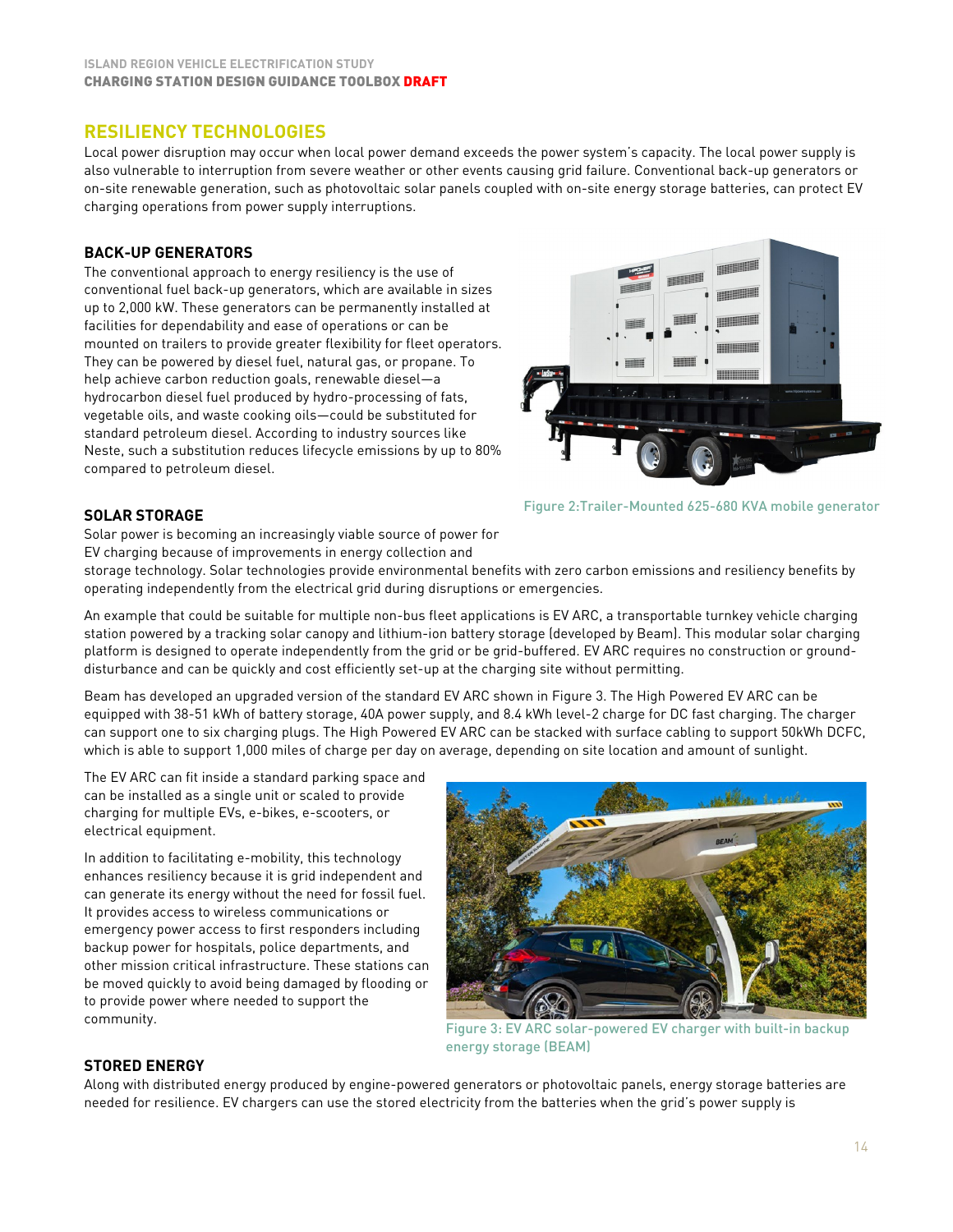interrupted. A smart charger would control the flow of energy and could send energy from the grid to vehicle batteries or draw energy from the car batteries back onto the grid. EV charging hosts should consider associated costs and required physical space to provide adequate battery storage.

#### **BIDIRECTIONAL CHARGING**

Bidirectional charging refers to charging in both directions; these chargers can charge EVs and draw power from EVs. Bidirectional charging requires a bidirectionally-enabled EV and combines the use of a bidirectional charger and software management program.

By enabling EVs to provide backup power to buildings and the grid, this next-generation of charging infrastructure will enhance grid resilience and help future-proof the grid against disruptions. First responders and public services can use EV fleets as swappable, mobile batteries for critical buildings during outages, augmenting on-site generators and solar power backup.

Bi-directional charging is an emerging field that could benefit municipal fleets and facilities by unlocking significant energy storage potential of EVs by enabling EV batteries to share energy with other EVs, buildings, and the electric grid. Applications facilitate the use of EV batteries as backups for emergency services, help avoid peak demand charging, and potentially unlock a revenue source by returning power to the grid. EVs are parked most of the time and offer abundant sources of mobile, distributed, dispatchable capacity.

Bidirectional charging applications include:

- VEHICLE TO GRID (V2G). Vehicle-to-grid enables surplus EV battery capacity to be exported back to the grid, system-wide load management, frequency regulation, and renewables integration. Since peak power demand typically occurs between 5PM and 9PM during the work week, there may be demand for utilities to purchase available electrical capacity from EV batteries during those hours.
- VEHICLE TO BUILDING (V2B). Vehicle-to-building services refer to the dispatch of power from an EV battery to a commercial or residential building. The main application of V2B is to manage moderate charge demands at sites. International firms Wallbox and Nuvve and domestic startups Fermata Energy and Rhombus introduced V2B technologies in the US and continue to innovate to increase reliance on renewable, intermittent energy sources such as wind and solar. V2B can also provide disaster resiliency/back-up power to buildings by sharing power between buildings co-located with EV parking. Buildings can borrow stored electricity from EV batteries and EVs can act as dispatchable mobile backup power during outages. Building upgrades that conserve electricity, such as replacing windows, installing air barriers, or upgrading lighting, can increase vehicle charging capacity on sites with shared electrical systems.
- VEHICLE TO VEHICLE (V2V). Vehicle-to-vehicle charging allows power transfer among EVs. Most fleet vehicles maintain surplus battery range and, in the future, as battery capacity expands beyond the daily range needs of most vehicles, this surplus capacity will likely expand. This power can be shuffled between vehicles via a microgrid or backup generator on an as-needed basis, reducing demands on charging infrastructure and the grid. During power outages, mission critical vehicles, such as police and fire department vehicles, can draw power from non-mission critical vehicles, reducing the need for backup energy storage and emergency generators.

Prior to 2021 there was only one charger capable of bidirectional power flow – CHAdeMO, the charge plug favored by Nissan and other Japanese automakers but not used by most European and North American automakers and the lack of bidirectional charging standards. Currently, providers like Wallbox and Fermata Energy anticipate producing versions compatible with more vehicles, though few automakers other than Nissan and Mitsubishi currently produce EVs capable of bidirectional charging.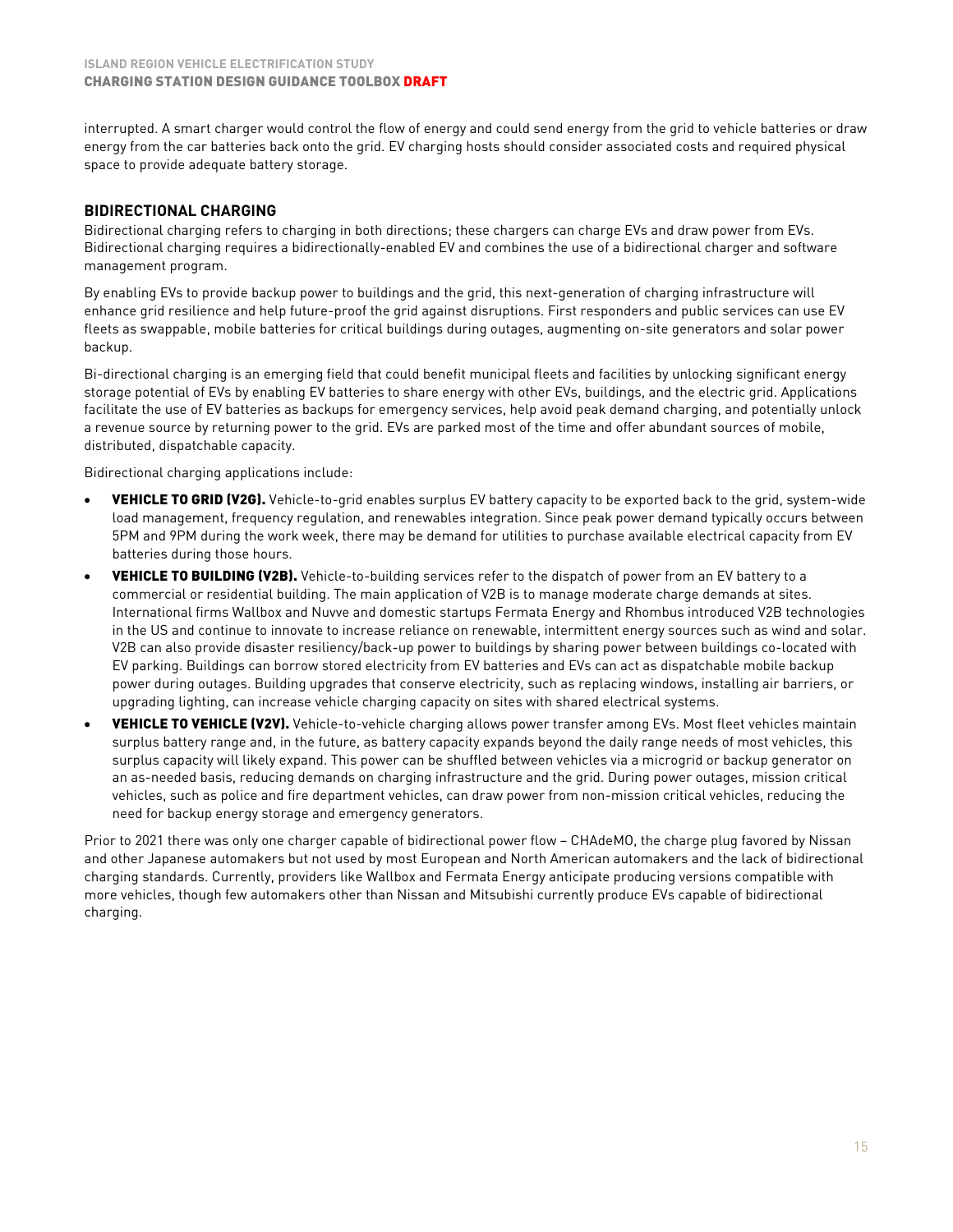# <span id="page-16-0"></span>**6. CHARGING STRATEGIES**

A baseline approach to charging an EV fleet is to provide a dedicated charger assigned to each vehicle. This strategy made sense for early EVs that had relatively small batteries and could plug into low speed chargers overnight. Today, the typical light-duty fleet EV, like the Chevy Bolt or Nissan Leaf Plus, has around a 60-kWh battery which provides well over 200 miles of range. Newer EVs are expected to have even greater range. Due to the relatively low power needs and long overnight dwell times for most fleet vehicles, load management and charger sharing strategies are generally more efficient and cost-effective approaches. Mobile charging technologies augment these strategies and add flexibility and resiliency. Charging strategies are described below.

# **DEDICATED L1 AND L2 CHARGERS**

Providing dedicated chargers means each fleet vehicle has access to a parking stall equipped with a charger. Fleets typically use Level 2 smart chargers to provide adequate range and track electrical use by vehicle or department. In cases where vehicle use is minimal, EVs have long-range batteries, and/or long dwell times, Level 1 chargers are also an option.

Operations: Vehicle operators pick up the vehicle, manually disconnect the charger, and return the vehicle to the stall and reconnect.

Benefits: The primary benefit of this approach is its simplicity and predictability. It also provides flexibility due to the relative abundance of chargers, allowing for future expansion via implementation of load management systems or other options. It is also appropriate for charging multiple vehicle types because dedicated chargers can be sized to meet the unique charging needs of each vehicle.

Disadvantages: The dedicated charger strategy can be less cost effective to install, impact more parking spaces, and be more expensive to operate compared to other options. Dedicated charging of multiple EVs without managed charging or energy storage could result in costly demand charges. Adding smart chargers or third-party load management systems to dedicated charging will also add costs.

General Recommendations: Dedicated chargers make the most sense in the following circumstances:

- Facilities with a limited number of EVs and ample electrical capacity.
- When funds are not constrained.
- When there is an inability to manage shared chargers.

# **DEDICATED LEVEL 2 CHARGERS WITH LOAD MANAGEMENT**

Load management systems distribute power between chargers and allow fleet operators to control when and how each EV is charged.

Operations: From an operations perspective, dedicated chargers with load management function identically to dedicated chargers.

Benefits: The primary benefits of load management are the reduction of peak electrical load, which both reduces (or avoids) the need for electrical service upgrades and the likelihood of incurring high demand charges. Load management can also provide the flexibility to charge medium and heavy-duty vehicles with light or variable duty cycles alongside light-duty vehicles.

Disadvantages: Load management either requires networked smart chargers or third-party load splitting/management systems with non-networked chargers, which increases capital investment and ongoing data and service costs. Level 1 chargers are generally incapable of load management, so this scenario requires Level 2 chargers.

General Recommendations: Adding load management to dedicated chargers generally makes sense on sites with a significant number of EVs with long dwell times.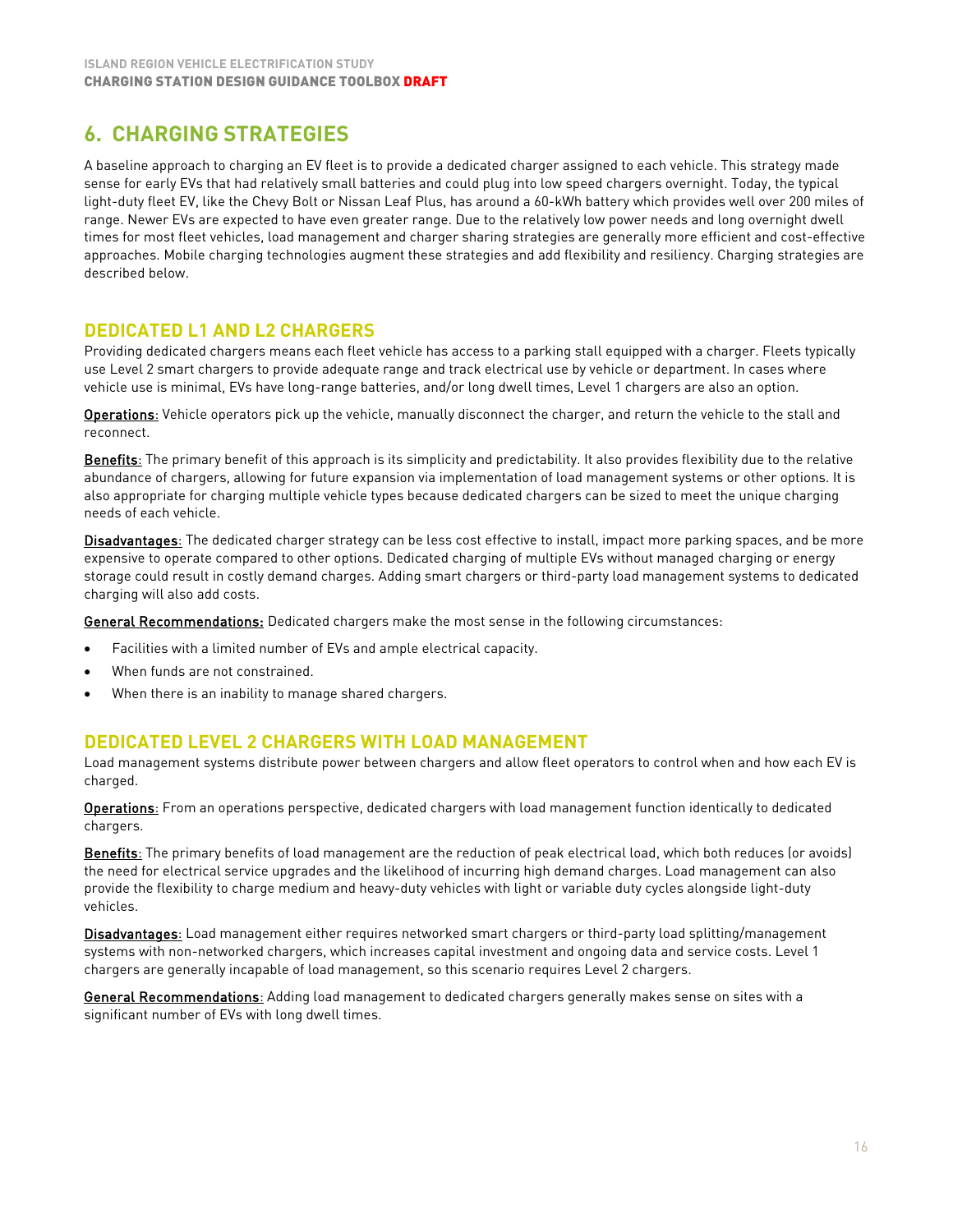# **SHARED LEVEL 2 CHARGERS**

This strategy rotates vehicles between shared Level 2 chargers. This should be generally feasible for many municipal fleets given the relatively low miles per day and typical overnight parking duration for most fleet vehicles.

Operations: Sharing Level 2 chargers can be accomplished by rotating parking (for low mileage vehicles) or by using a moveable charge cord between vehicles.

Benefits: The primary benefits of sharing chargers are the reduction in initial investment, leveraging of electrical capacity, and potential avoidance or reduction of peak demand charges.

Disadvantages: Sharing Level 2 chargers requires management to ensure vehicles maintain a sufficient charge for their intended use. Because the vehicles or charge cords would need to be moved, this could increase operations costs and/or require a change in fleet driver behavior.

General Recommendations: Sharing Level 2 chargers makes the most sense under the following circumstances:

- To serve fleet that typically drives less than 40 miles a day and has dwell times of longer than eight hours.
- When there is staff available to manage charging (by rotating charging cord or vehicles) and/or a system to monitor and direct fleet drivers to charging when needed.

# **SHARED DCFC**

Another way to charge EVs is with DCFCs. A standard 50kW DCFC can fill a typical light duty EV's battery in approximately one hour. Higher power fast chargers can charge some EVs in significantly less time, depending on the charger's power and the EV's DC acceptance rate. Medium- and heavy-duty EVs can also charge more quickly using DCFC.

Operations: There are multiple ways fleets can use DCFC. For example, drivers could plug into a DCFC-equipped stall following their trip, which would charge until it redeployed and/or dedicated staff could rotate EVs through the DCFC. Drivers could also use the DCFC to "top off" or replace energy used on a short trip, similar to how refueling a combustion engine occurs today.

Benefits: The main benefits of DCFC are faster charging speeds, potentially lower overall costs, and added flexibility, especially for sites with higher number of fleet and/or more medium and heavy-duty fleet.

- DCFC can charge light-, medium-, and heavy-duty vehicles and can potentially be more easily shared with other jurisdictions, employees, or the public. Faster charging speeds allow a vehicle to be re-deployed or relocated relatively quickly.
- Given the typical municipal fleet use patterns, fewer DCFC are needed than Level 2 chargers, which, depending on the circumstance, could reduce costs.

Disadvantages: The main challenges of DCFC are initial cost, size, and management required.

- DCFC currently cost more than \$20,000 each—several times the cost of a Level 2 charger.
- DCFC are large, can be challenging to install at physically constrained locations, and can reduce available parking.
- Standard DCFC will typically require personnel to move EVs or charge cords (it takes approximately one hour to charge a typical light-duty EV battery to 80%). Higher power fast chargers can reduce charging time but are more costly and demand more power.

General Recommendations: Sharing DCFC makes the most sense under the following circumstances:

- To serve numerous fleet vehicles or various types and with varied duty cycles.
- To provide charging to multiple agencies or diverse users.
- When there is dedicated staff to manage charging.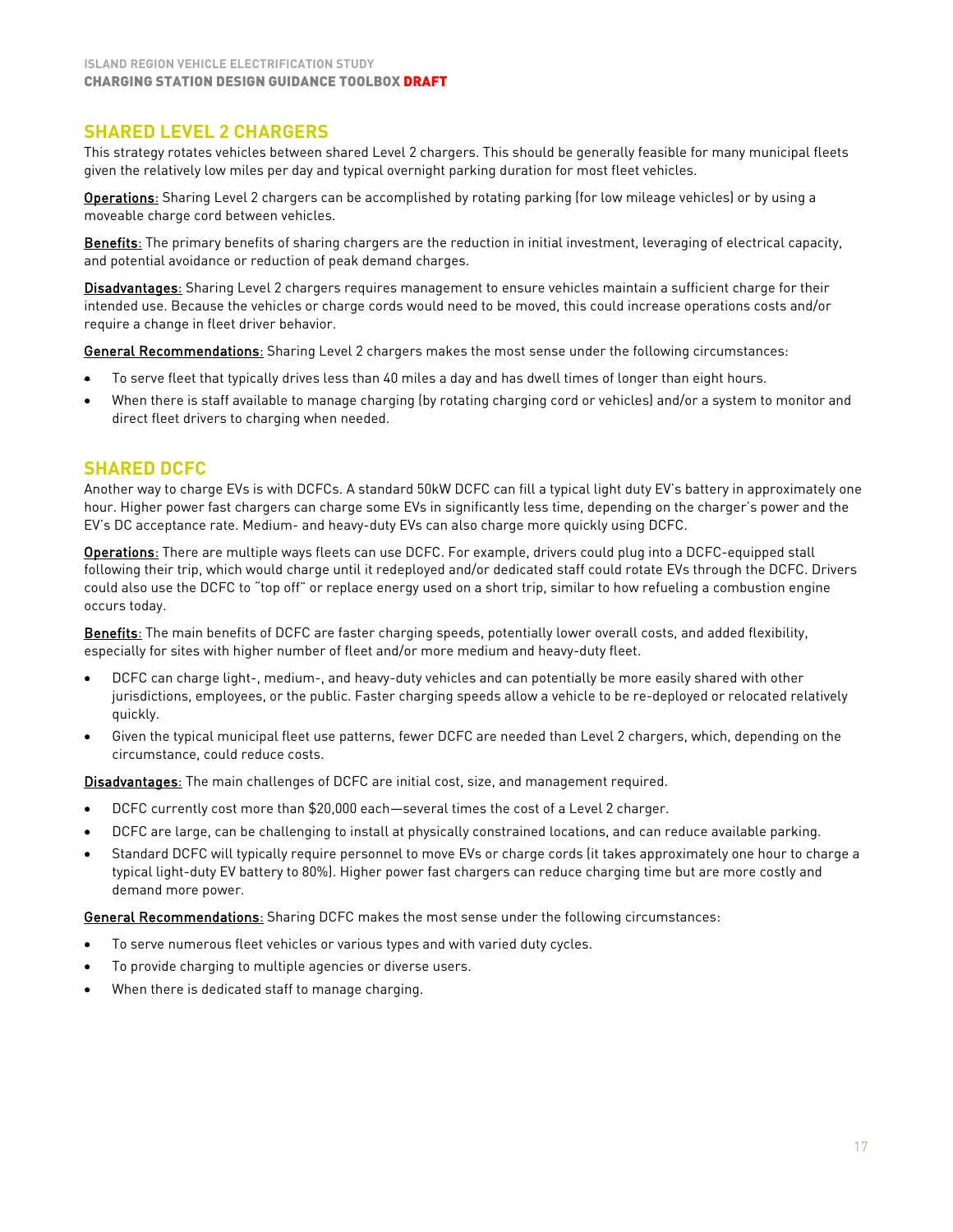#### **ISLAND REGION VEHICLE ELECTRIFICATION STUDY** CHARGING STATION DESIGN GUIDANCE TOOLBOX DRAFT

# **MOBILE CHARGING**

A complement or possible alternative to stationary EV chargers is mobile or semi-mobile charging. Mobile charging consists of energy storage systems that draw power from the grid then dispense the electricity to EVs (in flexible locations) when needed. Two examples are Freewire Technologies, which has two mobile charging units, Mobi and Boost; and Dannar, which has the Mobile Power Station (MPS). The Mobi and MPS units are mobile and equipped with wheels and operator controls. The Boost is stationary and hard-wired but can easily be disconnected and re-located.

Each Mobi can charge multiple light-duty EVs and can be equipped with an optional Hydra unit that simultaneously charges additional vehicles at Level 1 speeds. Boost is a larger unit that has 160 kWh of battery capacity and 120 kW output capable of charging higher number of light-duty EVs.

Dannar's MPS can charge multiple battery types and replicates the function of a mobile generator. The DANNAR 4.00 base configuration comes standard with three 42 kWh Li-Ion battery packs (126 kWh total) and can be easily upgraded with up to nine additional packs for 504 kWh of on-board electricity.

Another example of mobile charging includes portable batterypowered rescue chargers like SparkCharge and portable generators like Blink's mobile charger. SparkCharge is an innovative startup that produces a highly portable, modular DCFC. Its battery-powered chargers snap together like Lego blocks, and provide up to 20 miles of range per battery module. Blink's mobile EV charger is also designed for emergency battery augmentation, allowing otherwise stranded EVs to drive back to a charger by supplying 9.6 kW of continuous power, or 1 mile of range per minute plugged. Fleets can use either of these to augment the capacity of shorter-range EVs or rescue EVs that run out of charge.

Dannar Mobile Power Stations can also be outfitted with auxiliary equipment such as lifts or loaders, allowing these units to function as fully electric off-road equipment. Both the Dannar and Mobi can also function as a generator and power electrical equipment.



Figure 4: Danner's Mobile Power Station



Figure 5: Mobi by Freewire Technologies



Figure 6: SparkCharge rescue chargers

Operations: Both the Dannar and Mobi products are designed to be operated similar to shared Level 2 chargers. Portable battery-powered chargers like SparkCharge and portable generators like Blink's mobile charger would typically function as rescue chargers. Due to its small size and relative light weight, a SparkCharge could provide backup power and extend EV range for longer trips.

Benefits: Mobile chargers offer flexibility and resiliency benefits due to their ability to: